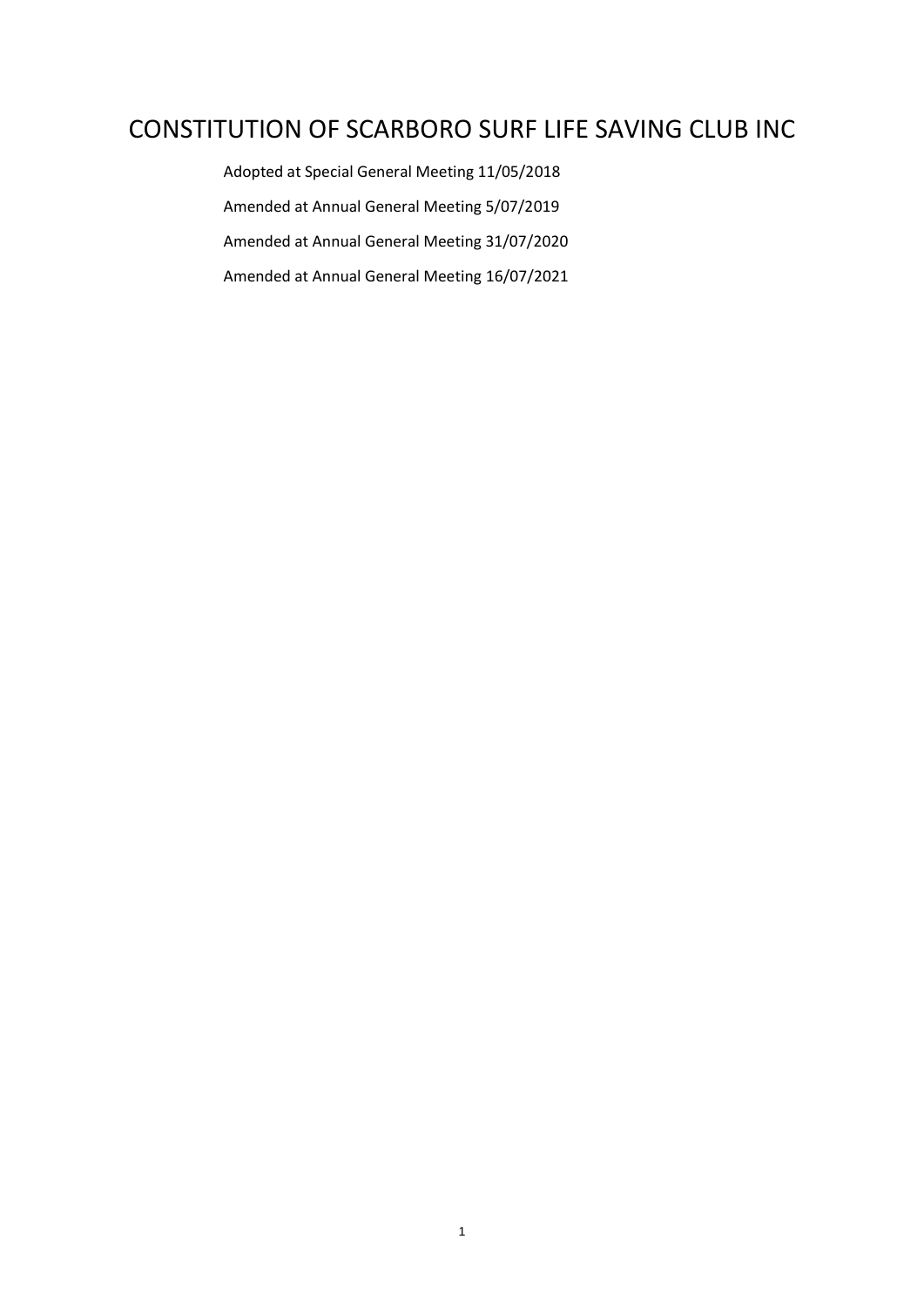# **TABLE OF CONTENTS**

| 1. |                                 | NAME OF THE CLUB, CLUB COLOURS AND CLUB BADGE  | 5  |  |
|----|---------------------------------|------------------------------------------------|----|--|
| 2. |                                 | DEFINITIONS AND INTERPRETATIONS                | 5  |  |
|    | 2.1                             | Definitions                                    |    |  |
|    | 2.2                             | Interpretation                                 |    |  |
|    | 2.3                             | Severance                                      |    |  |
|    | 2.4                             | The Act                                        |    |  |
| 3. | <b>OBJECTS</b>                  | 7                                              |    |  |
| 4. |                                 | POWERS OF THE CLUB                             |    |  |
| 5. | INCOME AND PROPERTY OF THE CLUB | 8                                              |    |  |
|    | 5.1                             | Sole Purpose                                   |    |  |
|    | 5.2                             | <b>Payments to Members</b>                     |    |  |
| 6. | STATUS AND COMPLIANCE OF CLUB   | 8                                              |    |  |
|    | 6.1                             | Recognition of Club                            |    |  |
|    | 6.2                             | Constitution of the Club                       |    |  |
|    | 6.3                             | <b>SLSWA</b>                                   |    |  |
|    | 6.4                             | Amendment of the Constitution                  |    |  |
|    | 6.5                             | <b>Constitutional Amendment Notification</b>   |    |  |
| 7. | <b>MEMBERSHIP</b>               | 9                                              |    |  |
|    | 7.1                             | <b>Minimum Number of Members</b>               |    |  |
|    | 7.2                             | <b>Categories of Members</b>                   |    |  |
|    | 7.3                             | Life Members                                   |    |  |
|    | 7.4                             | <b>Application for Membership</b>              |    |  |
|    | 7.5                             | Discretion to Accept or Reject Application     |    |  |
|    | 7.6                             | Renewal of Membership                          |    |  |
|    | 7.7                             | General                                        |    |  |
|    | 7.8                             | Limited Liability                              |    |  |
| 8. |                                 | <b>EFFECT OF MEMBERSHIP</b>                    | 11 |  |
| 9  |                                 | <b>FEES AND SUBSCRIPTIONS</b>                  | 12 |  |
| 10 | <b>REGISTERS</b>                |                                                | 12 |  |
|    | 10.1                            | <b>Register of Members</b>                     |    |  |
|    | 10.2                            | Inspection of Register of Members              |    |  |
|    | 10.3                            | Use of Register of Members                     |    |  |
|    | 10.4                            | Register of Working with Children Card Holders |    |  |
|    | 10.5                            | <b>Other Registers</b>                         |    |  |
| 11 | DISCONTINUANCE OF MEMBERSHIP    | 13                                             |    |  |
|    | 11.1                            | Notice of Resignation                          |    |  |
|    | 11.2                            | <b>Expiration of Notice Period</b>             |    |  |
|    | 11.3                            | Resignation by Failure to Renew                |    |  |
|    | 11.4                            | Discontinuance for Failure to Renew            |    |  |
|    | 11.5                            | Forfeiture of Rights                           |    |  |
| 12 | <b>DISCIPLINE OF MEMBERS</b>    | 14                                             |    |  |
|    | 12.1                            | Establishing a Disciplinary Committee          |    |  |
|    | 12.2                            | Matters Referred to a Disciplinary Committee   |    |  |
|    | 12.3                            | <b>Provisional Suspension</b>                  |    |  |
|    | 12.4                            | Notice of Alleged Breach                       |    |  |
|    | 12.5                            | Determination of Disciplinary Committee        |    |  |
|    | 12.6                            | Appeal                                         |    |  |
| 13 | <b>GRIEVANCE PROCEDURE</b>      | 16                                             |    |  |
| 14 | <b>GENERAL MEETINGS</b>         | 16                                             |    |  |
|    | 14.1                            | <b>Annual General Meeting</b>                  |    |  |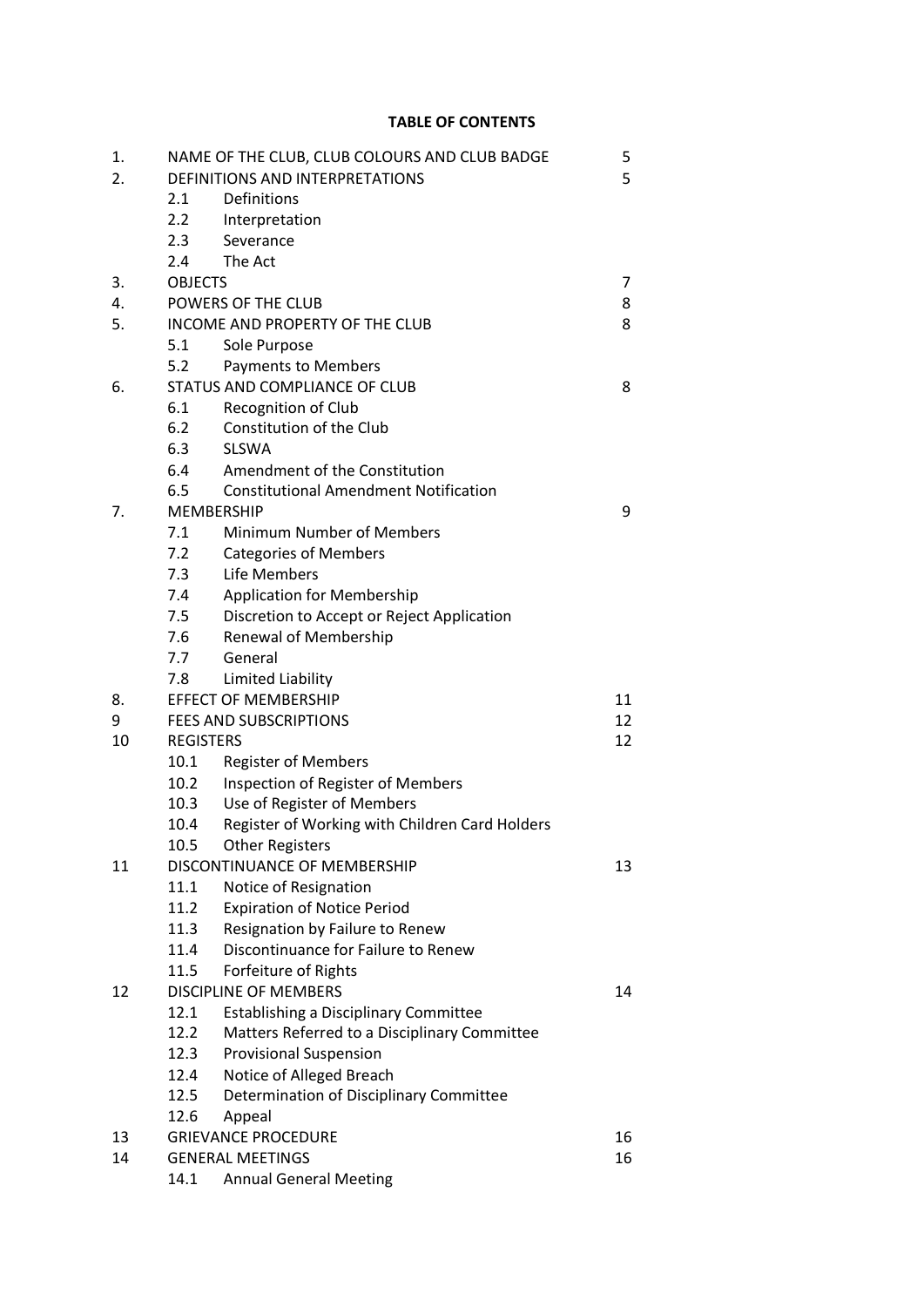- 14.2 Power to Convene General Meeting
- 14.3 Notice of General Meeting
- 14.4 No Other Business
- 14.5 Cancellation or Postponement
- 14.6 Written Notice of Cancellation or Postponement
- 14.7 Contents of Notice Postponing General Meeting
- 14.8 Number of Clear Days for postponement
- 14.9 Business at Postponed General Meeting
- 14.10 Non-receipt of Notice
- 14.11 No Proxy Voting
- 14.12 Postal Voting
- 15 PROCEEDINGS AT GENERAL MEETING 19
	- 15.1 Quorum
	- 15.2 Requirement for Quorum
	- 15.3 Quorum and Time Special General Meetings
	- 15.4 Quorum and Time AGM
	- 15.5 President to Preside
	- 15.6 Conduct of General Meetings
	- 15.7 Adjournment
	- 15.8 Notice of Adjourned Meeting
	- 15.9 Questions Decided by Majority
	- 15.10 Equality of Votes
	- 15.11 Declaration of Results
	- 15.12 Poll
	- 15.13 Objection to Voting Qualification
	- 15.14 Chair to Determine any Poll Dispute
	- 15.15 Minutes

# 16 VOTES OF MEMBERS 21

- 17 BOARD OF DIRECTORS 22
	- 17.1 Composition of the Board
		- 17.2 Qualifications
		- 17.3 Transitional Arrangements 17.4 Remuneration of Directors

# 18 ELECTED DIRECTORS 22

- - 18.1 Director's Portfolios
	- 18.2 Nomination for Board
	- 18.3 Form of Nomination
	- 18.4 Elections
	- 18.5 Term of Appointment
- 19 APPOINTED DIRECTORS 23 19.1 Appointment
	- 19.2 Qualifications
	- 19.3 Term of Appointment
- 20 VACANCIES ON THE BOARD 24
	- 20.1 Casual Vacancies
	- 20.2 Grounds for Termination of Director
	- 20.3 Board May Act

# 21 POWERS AND DUTIES OF DIRECTORS 25

- 21.1 Directors to Manage the Club
- 21.2 Specific Powers of Directors
- 21.3 Time, etc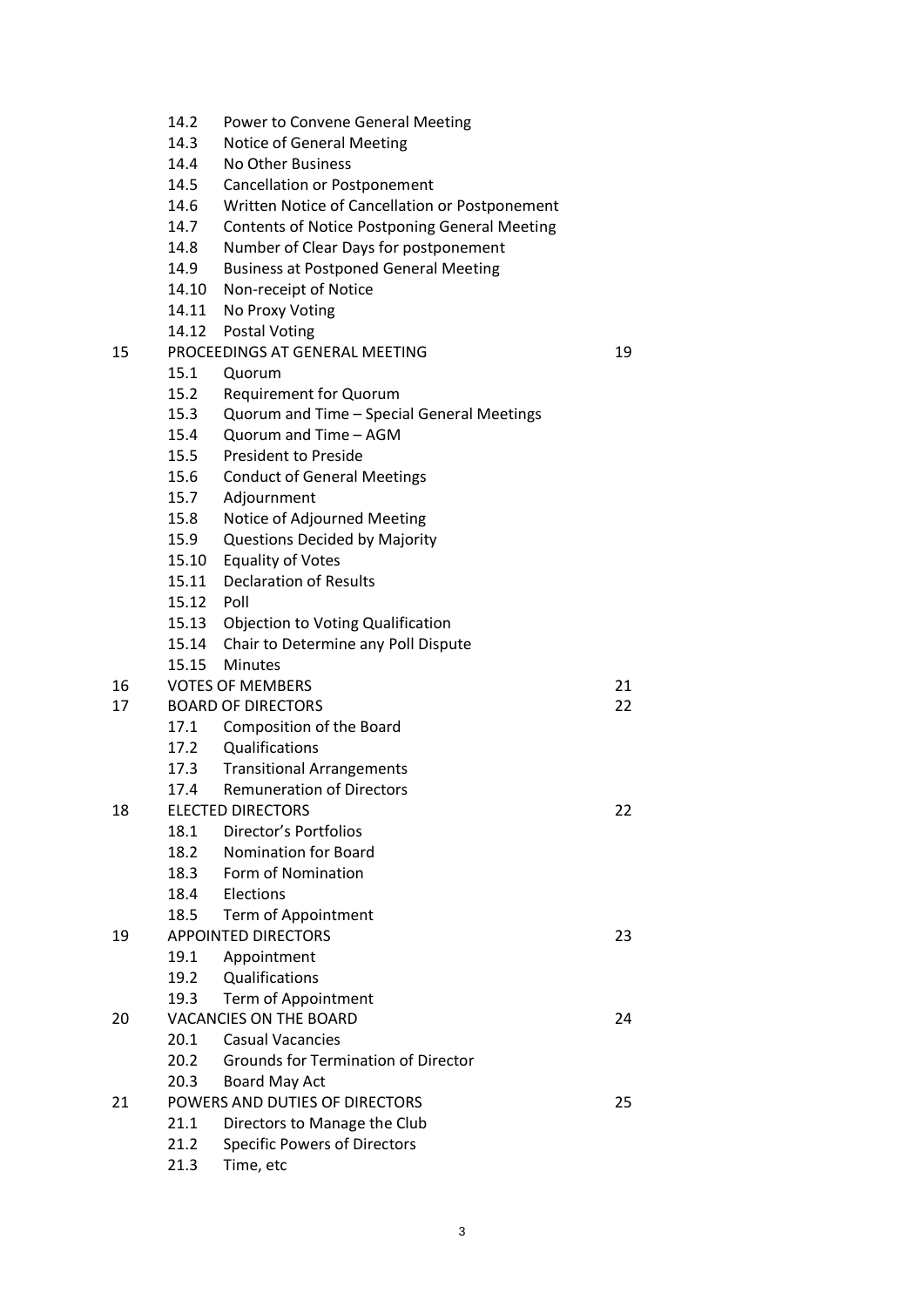|    | 21.4                                     | Code of Conduct                     |    |    |
|----|------------------------------------------|-------------------------------------|----|----|
|    | 21.5                                     | Delegate of Club                    |    |    |
| 22 | PROCEEDINGS AT DIRECTORS MEETINGS        |                                     | 26 |    |
|    | 22.1                                     | <b>Directors Meetings</b>           |    |    |
|    | 22.2                                     | Questions Decided by Majority       |    |    |
|    | 22.3                                     | Chair's Casting Vote                |    |    |
|    | 22.4                                     | Quorum                              |    |    |
|    | 22.5                                     | <b>Convening Meetings</b>           |    |    |
|    | 22.6                                     | President to Chair                  |    |    |
|    | 22.7                                     | <b>Circulating Resolutions</b>      |    |    |
|    | 22.8                                     | Validity of Acts of Directors       |    |    |
|    | 22.9                                     | <b>Directors Interests</b>          |    |    |
|    |                                          | 22.10 Minutes                       |    |    |
| 23 | TELECOMMUNICATION MEETINGS OF THE CLUB   |                                     |    | 28 |
|    | 23.1                                     | <b>Telecommunication Meeting</b>    |    |    |
|    | 23.2                                     | <b>Conduct of Meeting</b>           |    |    |
| 24 | <b>COMMITTEES AND OFFICERS</b>           |                                     | 29 |    |
|    | 24.1                                     | <b>Honorary Officers</b>            |    |    |
|    | 24.2                                     | <b>Appointed Officers</b>           |    |    |
|    | 24.3                                     | <b>Standing Committees</b>          |    |    |
|    | 24.4                                     | <b>Committees Generally</b>         |    |    |
|    | 24.5                                     | Powers Delegated to Committees      |    |    |
|    | 24.6                                     | <b>Committee Meetings</b>           |    |    |
| 25 | <b>BY-LAWS / POLICIES</b>                |                                     |    | 31 |
|    | 25.1                                     | Making and Amending By-Laws         |    |    |
|    | 25.2                                     | Effect of By-Laws                   |    |    |
| 26 | <b>KEEPING AND INSPECTION OF RECORDS</b> |                                     |    | 31 |
|    | 26.1                                     | Records                             |    |    |
|    | 26.2                                     | <b>Inspection of Records</b>        |    |    |
| 27 | <b>ACCOUNTS</b>                          |                                     |    | 32 |
|    | 27.1                                     | Records Kept in Accordance with Act |    |    |
|    | 27.2                                     | <b>Board to Submit Accounts</b>     |    |    |
|    | 27.3                                     | Transactions                        |    |    |
|    | 27.4                                     | Expenditure                         |    |    |
|    | 27.5                                     | Auditor                             |    |    |
| 28 | <b>SERVICE OF DOCUMENTS</b>              |                                     |    |    |
|    | 28.1                                     | <b>Document Includes Notice</b>     |    |    |
|    | 28.2                                     | Methods of Service on a Member      |    |    |
|    | 28.3                                     | Methods of Service on the Club      |    |    |
|    | 28.4                                     | Post                                |    |    |
|    | 28.5                                     | <b>Electronic Transmission</b>      |    |    |
| 29 | <b>INDEMNITY</b>                         |                                     |    | 33 |
| 30 | <b>DISSOLUTION</b>                       |                                     |    | 34 |
| 31 | <b>COMMON SEAL</b>                       |                                     |    | 34 |
| 32 | <b>SOURCE OF FUNDS</b>                   |                                     |    | 35 |
| 33 | <b>REGISTERED ADDRESS</b>                |                                     |    | 35 |
| 34 | TRANSITIONAL ARRANGEMENTS                |                                     |    | 35 |
|    | SCHEDULE OF AMENDMENTS                   |                                     |    | 36 |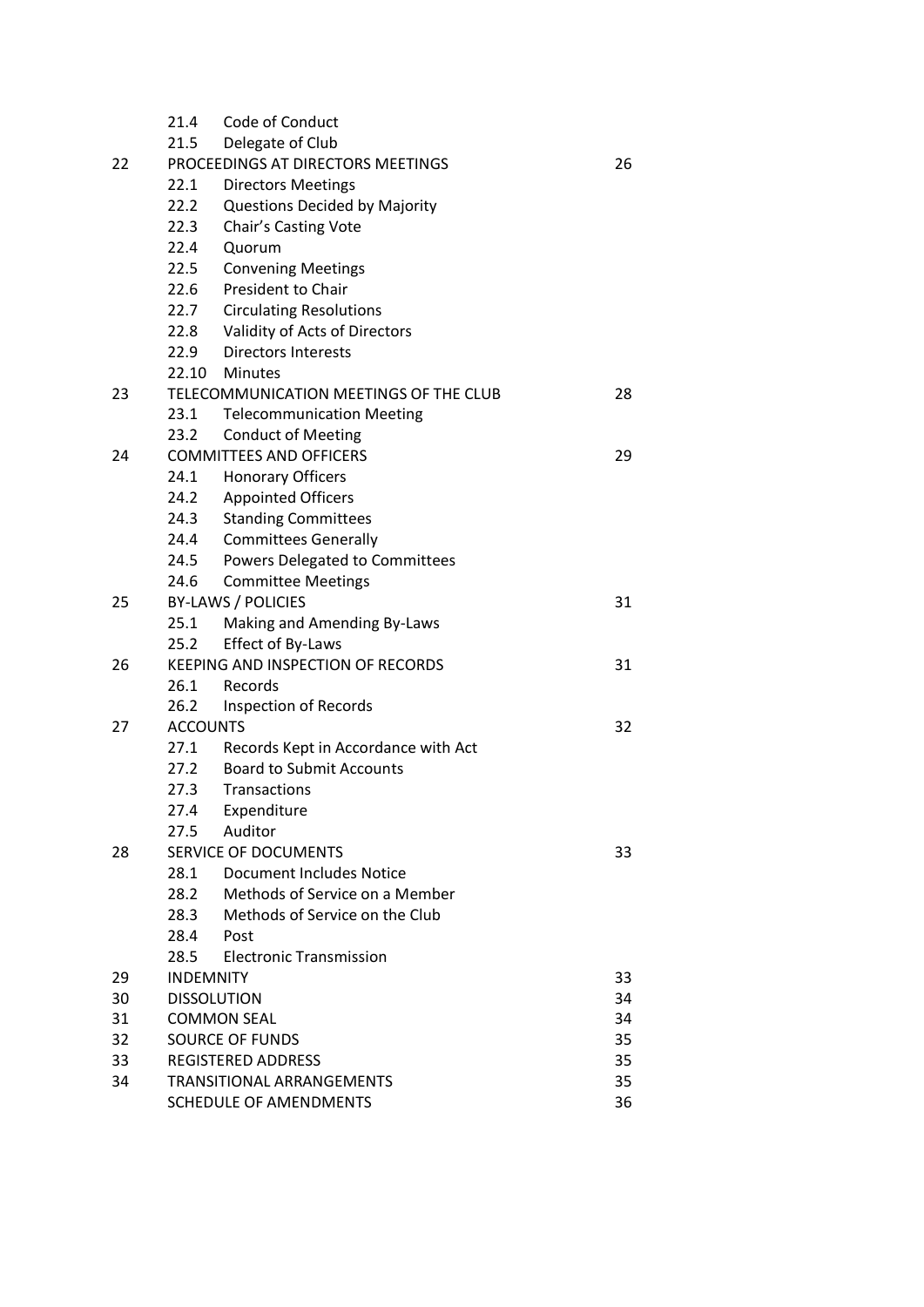#### **1. NAME OF THE CLUB, CLUB COLOURS AND BADGE**

- 1.1 The name of the incorporated association is Scarboro Surf Life Saving Club Inc (the Club).
- 1.2 The Club colours shall be Emerald Green, Gold and Black. Any change shall be subject to the approval of SLSWA.
- 1.3 The style and form of the Club Badge will be as defined in the By-Laws from time to time and any change shall be subject to the approval of SLSWA.

#### **2. DEFINITIONS AND INTERPRETATIONS**

#### **2.1 Definitions**

In this Constitution unless the context requires otherwise:

**Act** means the *Associations Incorporation Act 2015* (WA).

**AGM** or **Annual General Meeting** means the Annual General Meeting of the Club required to be held by the Club in each calendar year.

**Annual Subscription** means the annual fees payable by each category of Member in advance as determined by the Board under **clause [9\(a\)](#page-11-0)**.

**Appointed Director** means a Director appointed under **claus[e 19](#page-22-0)**.

**Board** or **Directors** means the body consisting of the Directors under **clause [17.1](#page-21-0)**.

**By-Laws** means a By-Law made under **clause [25](#page-30-0)**.

**Chair** means the person identified under **claus[e 22.6](#page-26-0)**.

**Committee** means a committee established by the Board under **clause [24](#page-28-0)**.

**Constitution** means this Constitution as amended from time to time, and a reference to a particular clause is a reference to a clause of this Constitution.

**Director** means a Director of the Club and includes Elected Directors and Appointed **Directors** 

**Elected Director** means a Director of the Club elected under **clause [18](#page-21-1)**.

Financial Year means the year commencing 1<sup>st</sup> May in any calendar year.

**General Meeting** means a general meeting of Members and includes the AGM and any Special General Meeting.

**Honorary Officers** means those persons listed under **clause 24.1**.

**ILS** means the international federation for Life Saving – the International Life Saving Federation.

**Individual Member** means a registered, financial Member of the Club in any category as specified in the Club By-Laws from time to time.

**Intellectual Property** means all rights subsisting in copyright, business names, names, trademarks (or signs), logos, designs, equipment including computer software, images (including photographs, videos or films) or service marks relating to the Club or any activity of or conducted, promoted or administered by the Club.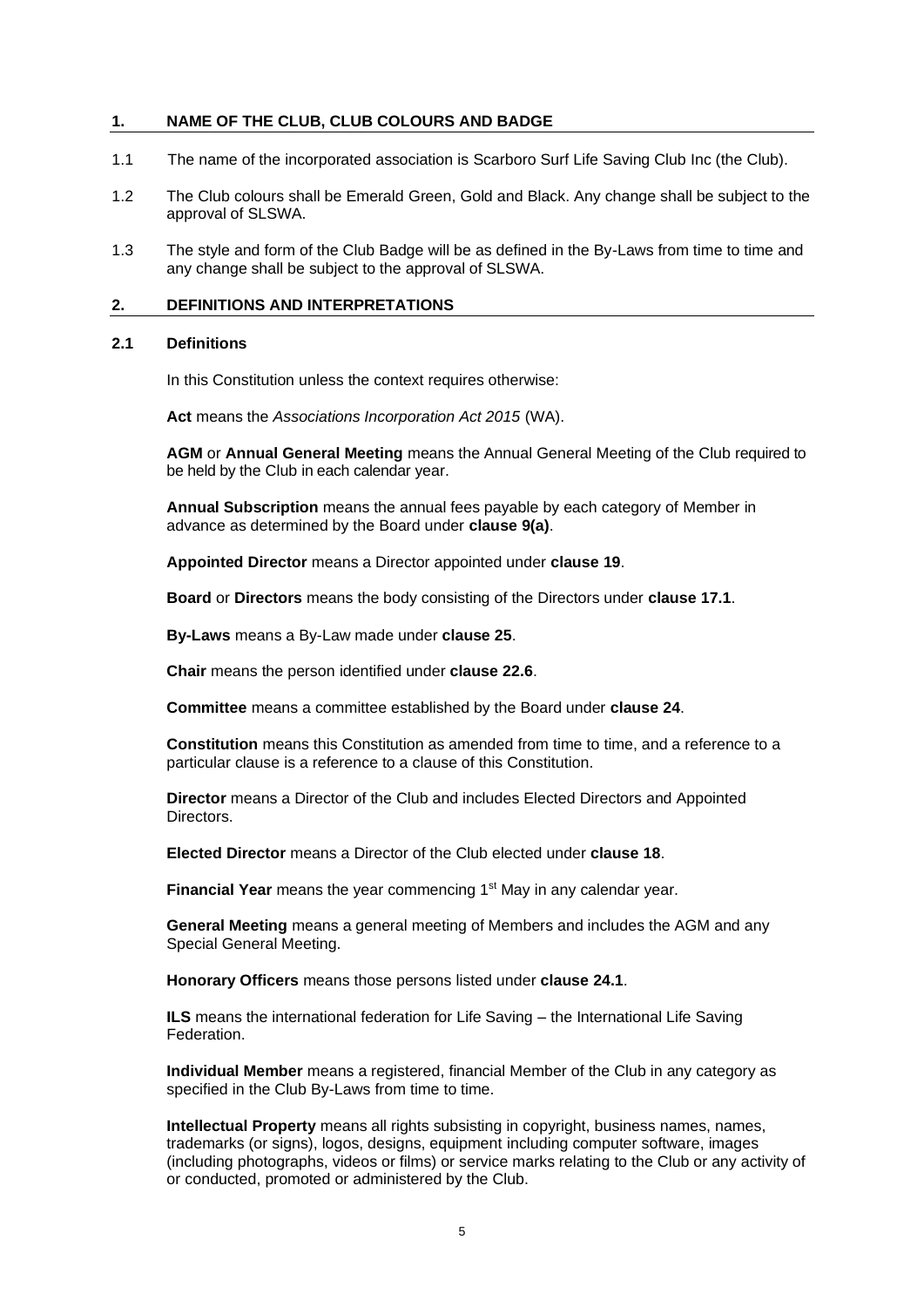**Life Member** means a Member admitted to the Club under **clause [7.3](#page-8-0)**.

**Local Area** means the geographical area at Scarborough Beach in which the Club operates surf lifesaving services as determined with SLSWA and City of Stirling.

**Member** means a member of the Club under **claus[e 7](#page-8-1)**.

**Objects** means the objects of the Club in **clause 3**.

**Officers** means those Members who are appointed by the Board under **clause 24.2** to carry out certain functions and/or activities of the Club and whose duties are laid down in the By-Laws.

**Policy** means a policy made under **clause [25](#page-30-0)**.

**Register** means the register of Members kept in accordance with **claus[e 10.1](#page-11-1)**.

**Season** means the standard patrol season as defined from time to time by SLSWA.

**Special General Meeting** means a General Meeting other than an Annual General Meeting.

**Special Resolution** means a resolution passed in accordance with section 51 of the Act, in that it is passed by a not less than three fourths majority of the members present and entitled to vote.

**SLSA** means Surf Life Saving Australia Limited, the national organisation for Surf Life Saving in Australia.

**SLSWA** means Surf Life Saving Western Australia Incorporated, the State Centre for Surf Life Saving in Western Australia.

**Voting Member** means those Members of the Club as set out under **clause 16**.

# **2.2 Interpretation**

In this Constitution unless the context requires otherwise:

- (a) a reference to a function includes a reference to a power, authority and duty;
- (b) a reference to the exercise of a function includes, where the function is a power, authority or duty, a reference to the exercise of the power or authority of the performance of the duty;
- (c) words importing the singular include the plural and vice versa;
- (d) words importing any gender include any other gender;
- (e) references to persons include corporations and bodies politic;
- (f) references to a person include the legal personal representatives, successors and permitted assigns of that person;
- (g) a reference to By-Law or Policy includes reference to the other, the terms being interchangeable;
- (h) a reference to a statute, ordinance, code or other law includes Regulations and other statutory instruments under it and consolidations, amendments, re-enactments or replacements of any of them (whether of the same or any legislative authority having jurisdiction); and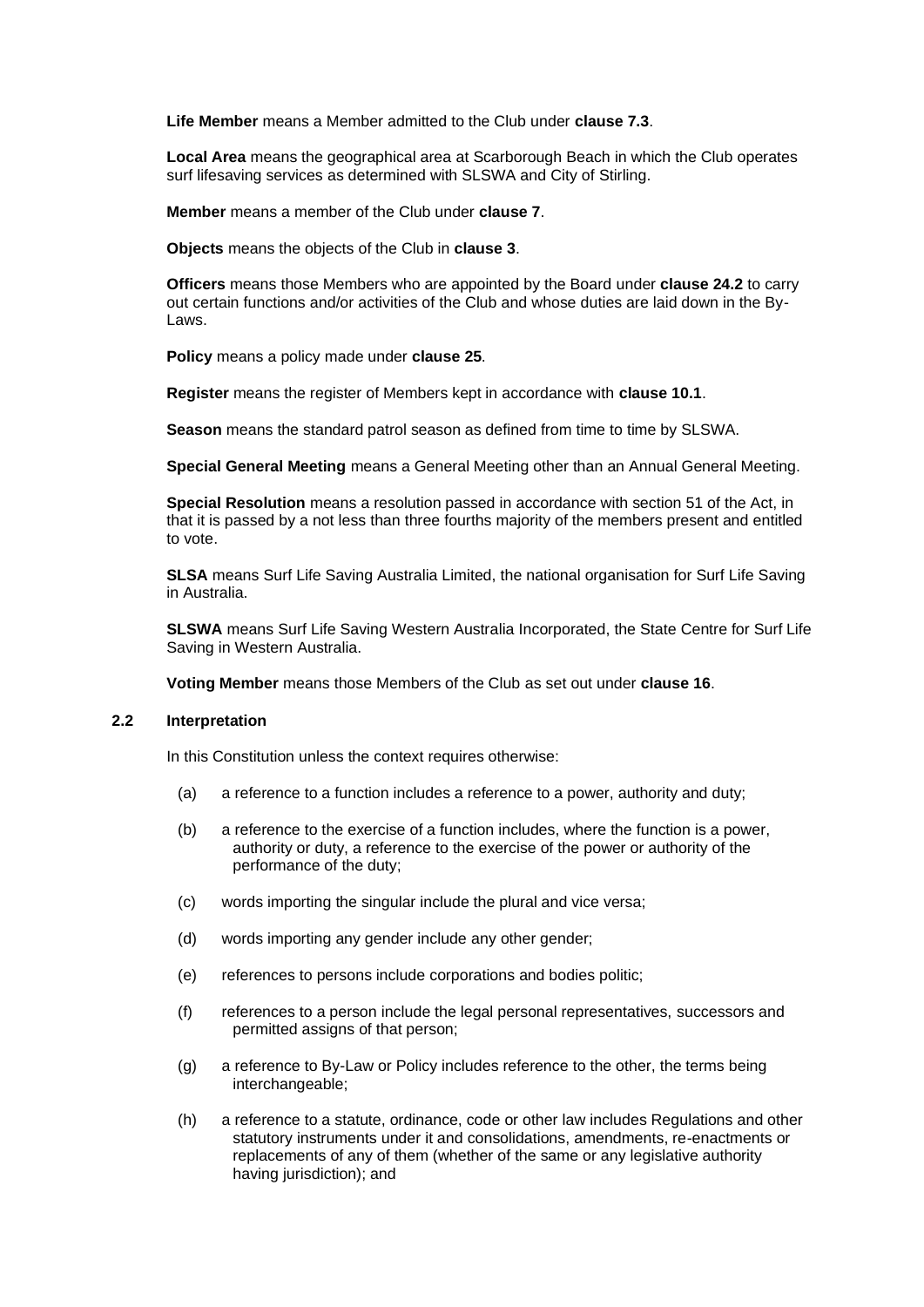(i) a reference to "writing" shall, unless the contrary intention appears, be construed as including references to printing, lithography, photography and other modes of representing or reproducing words in a visible form, including messages sent by electronic mail.

## **2.3 Severance**

If any provision of this Constitution or any phrase contained in it is invalid or unenforceable, the phrase or provision is to be read down if possible, so as to be valid and enforceable, and otherwise shall be severed to the extent of the invalidity or unenforceability, without affecting the remaining provisions of this Constitution.

# **2.4 The Act**

- (a) In this Constitution, unless the context requires otherwise, an expression has, in a provision of this Constitution that deals with a matter dealt with by a particular provision of the Act, the same meaning as in that provision of the Act.
- (b) The model rules created under the Act are displaced by this Constitution and accordingly do not apply to the Club.

# **3. OBJECTS**

The Club is established solely for the Objects. The Objects are to:

- 3.1 Affiliate and otherwise liaise with SLSWA to do all things necessary to promote and advance the study, conduct, practice, control and administration of the many aspects of Surf Lifesaving devoted to aquatic safety, management and preservation of life in the aquatic environment.
- 3.2 Liaise and co-operate with the City of Stirling on measures that are necessary to ensure the safety of the public on Scarborough Beach and other agreed patrol areas within the Local Area.
- 3.3 Strive for and maintain government, commercial and public recognition of the Club as the authority on Surf Lifesaving in the Local Area.
- 3.4 Encourage Members to realise their potential and athletic abilities by providing them the opportunity of education, training and participation in Surf Lifesaving competition through provision of intra-club activities and entry into inter-club competitions.
- 3.5 Foster, regulate, organise and manage examinations, competitions, displays and other activities and to issue badges, medallions and certificates and award trophies and prizes to successful Members.
- 3.6 Adopt and implement appropriate policies, including in relation to equal opportunity, equity, drugs in sport, health, safety, junior and senior programs, infectious diseases and such other matters as arise from time to time as issues to be addressed by the Club and in Surf Lifesaving.
- 3.7 Establish, grant, seek and support awards to Members worthy of recognition for extensive and outstanding service, hard and meritorious rescues, deeds of exceptional bravery and other distinguished service and acts performed from time to time in the course of Surf Lifesaving or other fields of endeavour.
- 3.8 Have regard to the public interest in its operations.
- 3.9 Undertake and or do all such things or activities which are necessary, incidental or conducive to the advancement of the Club, Surf Lifesaving and these Objects.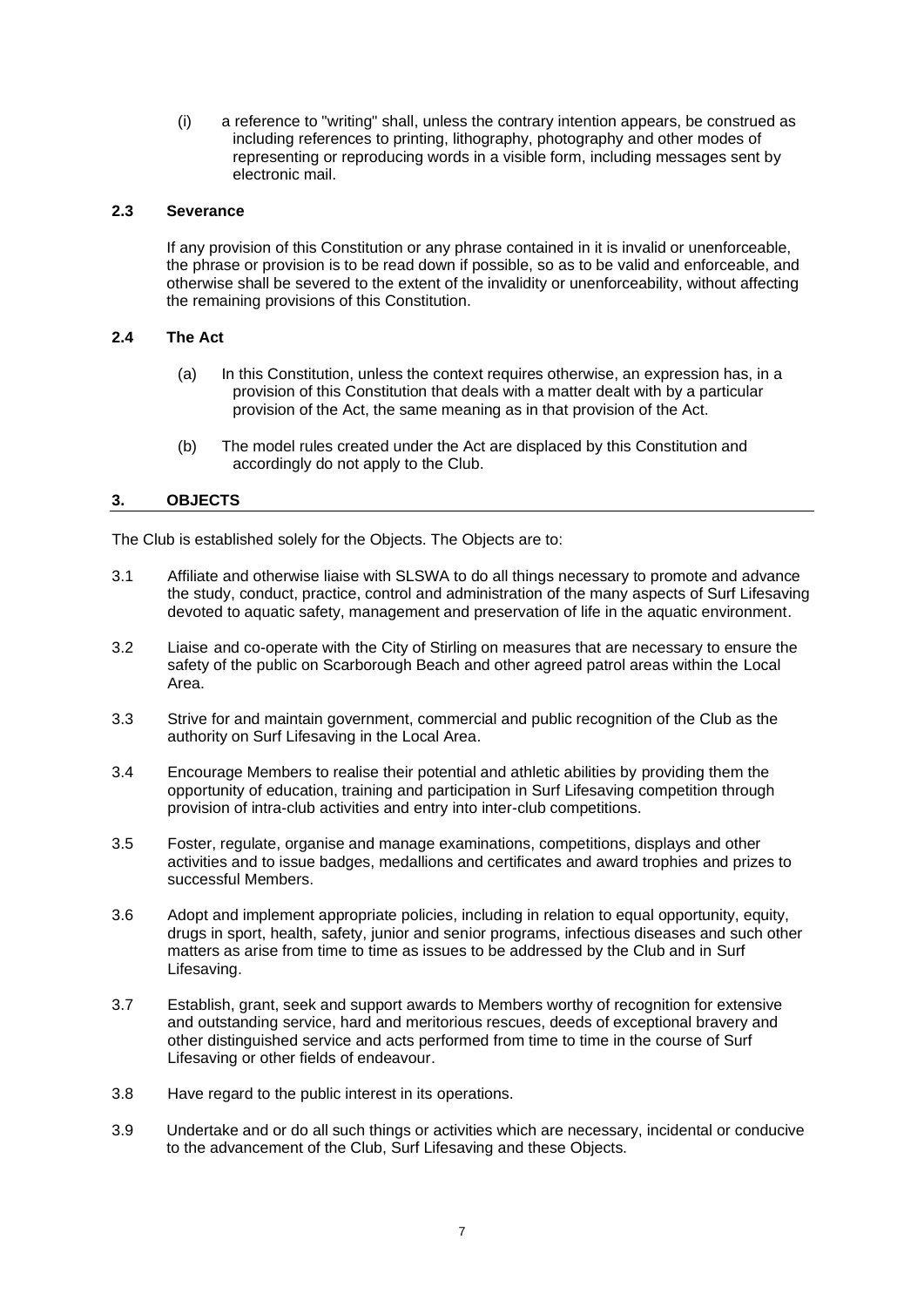# **4. POWERS OF THE CLUB**

Solely for furthering the Objects, the Club, in addition to any other powers it has under the Act, has the legal capacity and powers of a company limited by guarantee as set out under section 124 of the *Corporations Act 2001* (Cth).

#### **5. INCOME AND PROPERTY OF THE CLUB**

#### **5.1 Sole Purpose**

The income and property of the Club must be applied solely towards the promotion of the Objects of the Club.

#### **5.2 Payments to Members**

No part of the income or property of the Club may be paid or otherwise distributed, directly or indirectly, to any Member except for payments to a Member in good faith in the promotion of the Objects as follows:

- (a) in return for any services rendered or goods supplied; or awards presented; or travel subsidies as authorised by the Board in the ordinary and usual course of business of the Club; or
- (b) of interest at a rate not exceeding current bank overdraft rates of interest for moneys lent; or
- (c) of reasonable rent for premises let by them to the Club.

#### **6. STATUS AND COMPLIANCE OF CLUB**

#### **6.1 Recognition of Club**

The Club is a member of SLSWA and as such a member of SLSA and is recognised by SLSWA as the entity responsible for the delivery of surf lifesaving services in the Local Area and is subject to compliance with the SLSWA constitution. The SLSWA constitution shall continue to be so recognised and the Club shall administer surf lifesaving services in the Local Area in accordance with the Objects and the objects of SLSWA.

#### **6.2 Constitution of the Club**

This Constitution will clearly reflect the Objects of SLSWA and SLSA and will conform to the Constitution of SLSWA, subject always to the Act.

# **6.3 SLSWA**

The Club must not resign, disaffiliate or otherwise seek to withdraw from SLSWA without approval by Special Resolution.

## **6.4 Amendment of the Constitution**

- (a) No addition, alteration or amendment shall be made to this Constitution unless the same has been approved by Special Resolution at a General Meeting.
- (b) Notice of intent to amend the Constitution, together with details of any such proposed amendment/s and the reason for such, shall be issued in accordance with **clause 14.3 (c)**.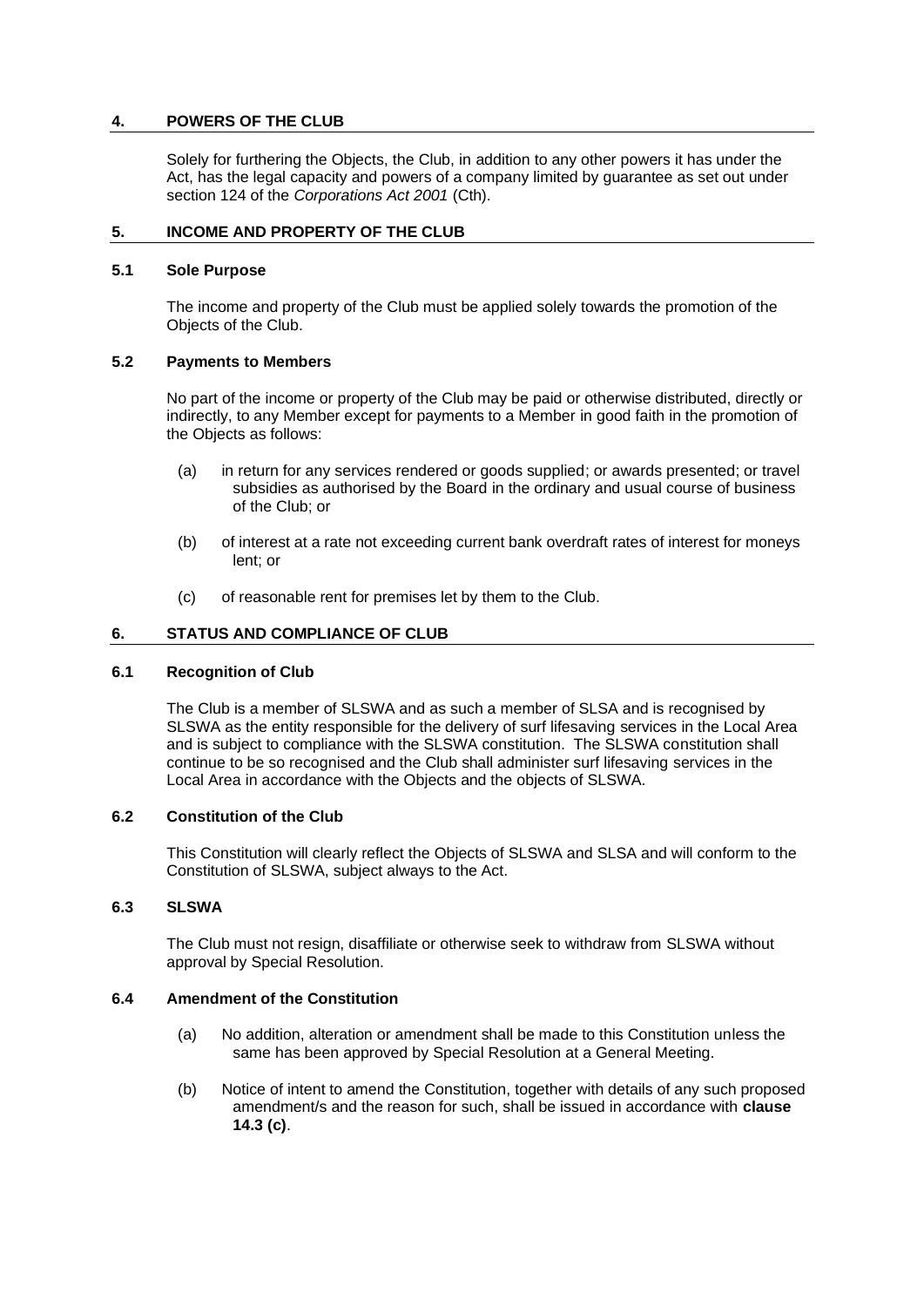## **6.5 Constitutional Amendment Notification**

- (a) Within one (1) month of the passing of a Special Resolution to amend the Constitution, the Board shall provide to the Commissioner of the government agency responsible for administration of the Act certified particulars of the change. No effect will be given to the change without prior approval of the Commissioner.
- (b) Within one (1) month of the passing of a Special Resolution to amend the Constitution, the Board shall provide to the Director of Liquor Licensing, certified particulars of the change. No effect will be given to the change without prior approval of the Director.
- (c) The Board must notify the Australian Taxation Office within one (1) month of any alterations made to the Constitution which will affect the Club's entitlement for endorsement as a public benevolent organisation.
- (d) In accordance with requirements of affiliation, the Board must notify SLSWA of any alterations made to the Constitution.

# <span id="page-8-1"></span>**7. MEMBERSHIP**

## **7.1 Minimum Number of Members**

The Club must have at least six (6) Voting Members.

## **7.2 Categories of Members**

The Members of the Club shall consist of:

- (a) Life Members, appointed in accordance with **clause 7.3**;
- (b) Individual Members, in any category as specified in the By-Laws from time to time;
- (c) Temporary Members:
	- (i) who shall be any person who is on any day visiting the Club as a member of any other Surf Life Saving Club, or an official of SLSWA or SLSA, that is to engage in a pre-arranged event with the Club conducted for the purposes of one of the Club's principal Objects; or, that is to hold a pre-arranged function at the Club involving the use of the club's facilities; may, for the purposes of the Liquor control Act 1988, be taken to be a person who is accorded temporary membership of the Club on that day in accordance with the provisions of the Liquor Control Act 1988.
	- (ii) Temporary members shall not be subject to any of the provisions under **clauses 7.4, 7.5 and 7.6** and shall not have any right to receive notice of General Meetings or be present or vote at General Meetings.
- (d) such new or other categories of Members as may be established by the Board. Any new category of Member established by the Board cannot be granted voting rights without the approval of the Club in General Meeting.

# <span id="page-8-0"></span>**7.3 Life Members**

(a) Life Membership may be granted to current or past Members who have rendered special and outstanding service to the Club and have completed at last ten (10) years consecutive membership from the age of 18 years or twelve (12) years in the case of broken service, in any case excluding leave of absence.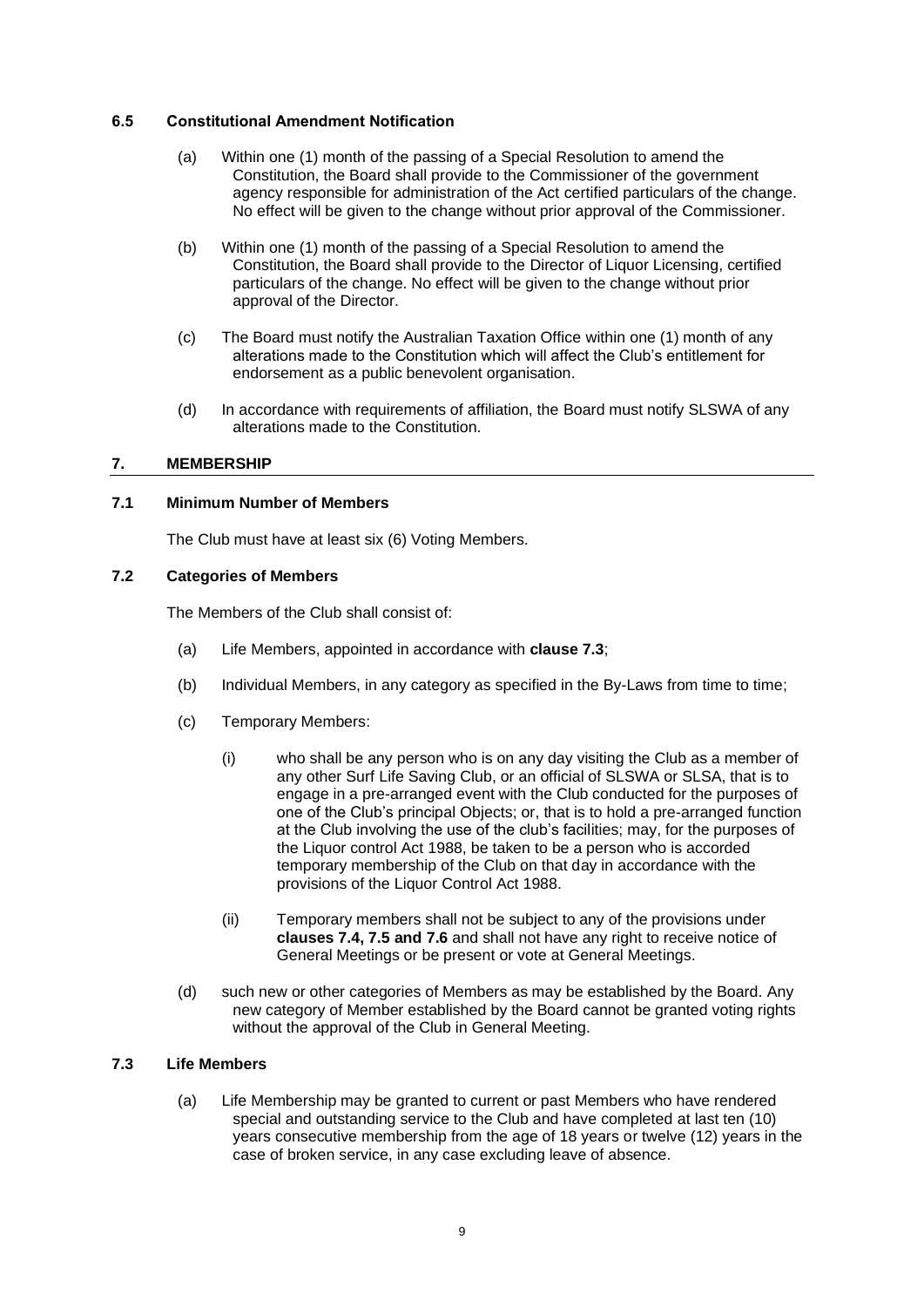(b) Life Members shall be appointed by the Life Membership Committee, defined under **clause 24.3(d)**, which shall report any such appointment to the next Annual General Meeting following such appointment.

# <span id="page-9-0"></span>**7.4 Application for Membership**

- (a) Subject to this Constitution, to be eligible for membership as a Member, except as a Life Member which is governed by **clause [7.3](#page-8-0)**, the applicant must be a natural person and meet any other criteria set by the Board from time to time.
- (b) Subject to this Constitution or any procedures set by the Board from time to time, an application for membership as a Member except a Life Member must be:
	- (i) in writing on the form prescribed from time to time by the Board (if any), from the applicant or their nominated representative and lodged with the Club; and
	- (ii) accompanied by the appropriate fee (if any).

# <span id="page-9-2"></span>**7.5 Discretion to Accept or Reject Application**

- (a) The Board may accept or reject an application, irrespective of whether:
	- (i) the applicant is a new applicant making an application under **clause [7.4](#page-9-0)** or an expiring Member reapplying under **claus[e 7.6](#page-9-1)**; or
	- (ii) the applicant has complied with the requirements in **clause [7.4](#page-9-0)** or not.
- (b) Where the Board accepts an application, the applicant shall become a Member and shall complete a club induction as may be determined by the Board. Membership shall be deemed to commence upon acceptance of the application by the Board. The Register shall be amended accordingly as soon as practicable.
- (c) Where the Board rejects an application, it shall refund any fees forwarded with the application and the application shall be deemed rejected by the Club.
- (d) The Board is not required or compelled to provide any reason for such acceptance or rejection. There is no right of appeal where the Board rejects an application for membership, whether a new application or a renewal application.

# <span id="page-9-1"></span>**7.6 Renewal of Membership**

- (a) Membership of the Club (other than Life Membership) expires annually at 5.00pm on the day immediately prior to the Annual General Meeting. Members (other than Life Members) must reapply for membership of the Club each Financial Year and in accordance with the procedures set down by the Board from time to time.
- (b) Life Members, in order to retain current active membership status in consideration of the provisions of this Constitution, shall comply with any SLSA requirements that may apply at any time.
- (c) The Board may accept or reject a reapplication for membership in accordance with **clause [7.5](#page-9-2)**.
- (d) Upon reapplication a Member must provide details of any change in their personal details, and any other information reasonably required by the Board.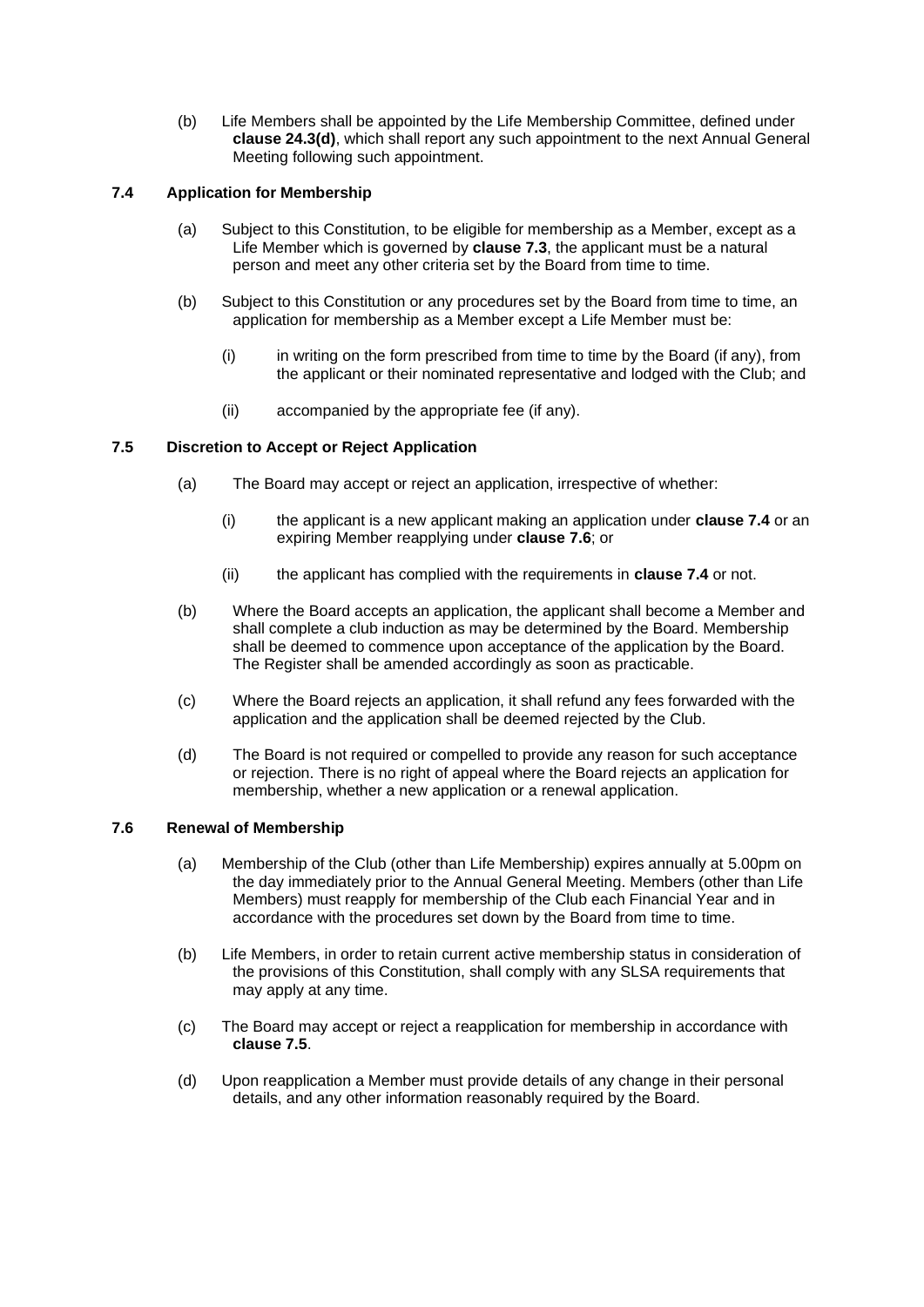## **7.7 General**

- (a) No Member whose membership ceases has any claim against the Club or the Board for damages or otherwise arising from cessation or termination of membership.
- (b) Membership is personal to each Member. No Member shall, or purport to, assign the rights comprising or associated with membership to any other person and any attempt to do so shall be void.
- (c) Members must treat all staff, contractors and representatives of the Club and all other Members with respect and courtesy at all times.
- (d) Members must not act in a manner unbecoming of a Member or prejudicial to the Objects and/or interests of the Club, SLSWA or surf lifesaving.

#### **7.8 Limited Liability**

Members have no liability except as set out in **clause 30.1(b)**.

## **8. EFFECT OF MEMBERSHIP**

- (a) Members acknowledge and agree that:
	- (i) this Constitution constitutes a contract between each of them and the Club and that they are bound by this Constitution, the By-Laws, the SLSWA constitution and the SLSA constitution and regulations;
	- (ii) they shall comply with and observe this Constitution, the By-Laws and the SLSWA constitution, the SLSA constitution and any determination, resolution or policy which may be made or passed by the Board or any duly authorised committee;
	- (iii) by submitting to this Constitution and the By-Laws they are subject to the jurisdiction of the Club;
	- (iv) this Constitution is made in pursuit of a common purpose, namely for the mutual and collective benefit of the Club, the Members and surf lifesaving;
	- (v) this Constitution and By-Laws are necessary and reasonable for promoting the Objects and particularly the advancement and protection of the Club;
	- (vi) neither membership of the Club nor this Constitution gives rise to:
		- (A) any proprietary right of Members in, to or over the Club or its property or assets;
		- (B) any automatic right of a Member to renewal of their membership of the Club;
		- (C) subject to the Act and the Club acting in good faith, the right of Members to natural justice unless expressly provided for in this Constitution; and
	- (vii) they are entitled to all benefits, advantages, privileges and services of Club membership.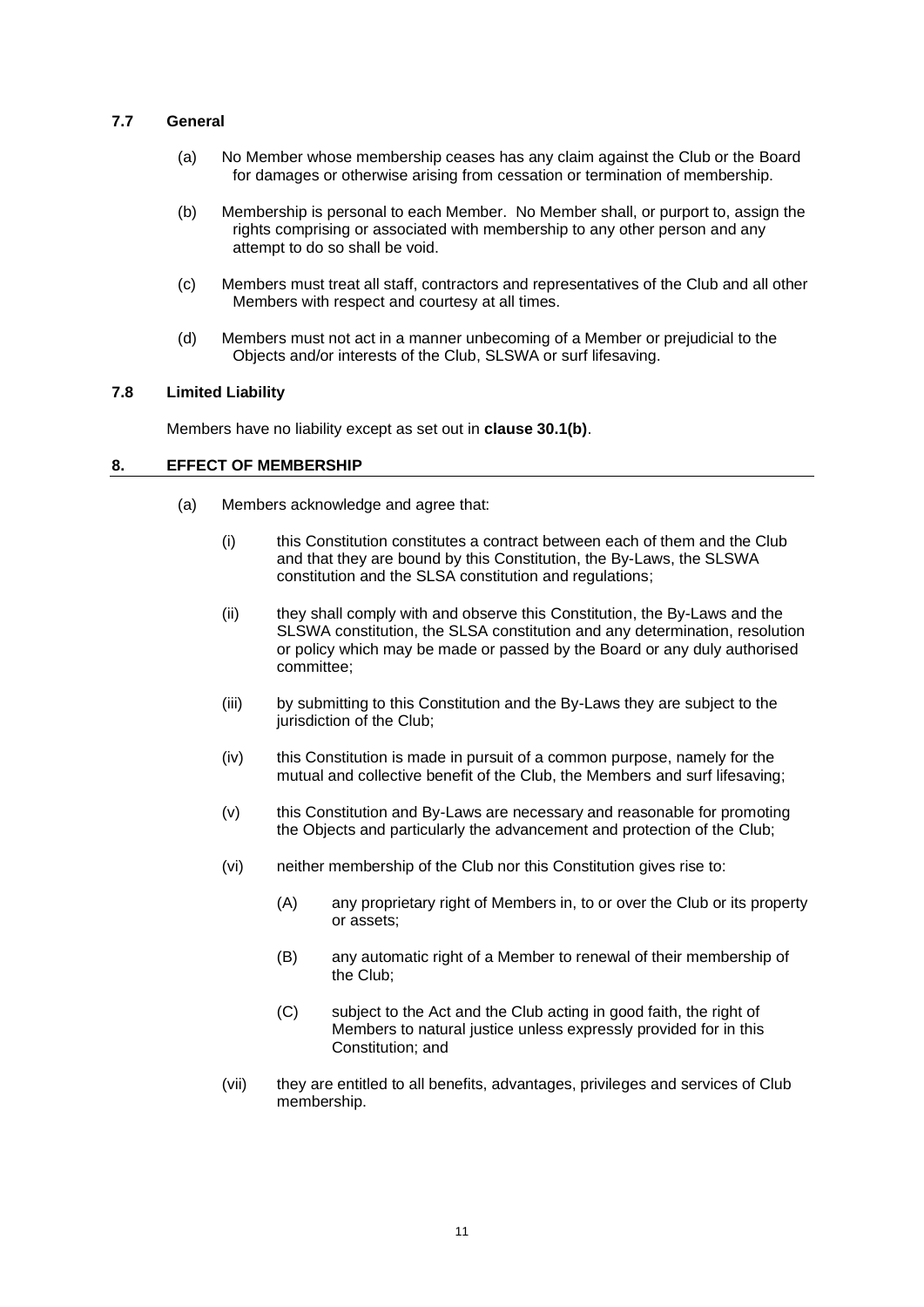## <span id="page-11-0"></span>**9. FEES AND SUBSCRIPTIONS**

- (a) The Board must determine from time to time:
	- (i) the amount (if any) payable by an applicant for membership;
	- (ii) the amount of the annual membership fee payable by each Member, or any category of Members;
	- (iii) any other amount to be paid by each Member, or any category of Members, whether of a recurrent or any other nature; and
	- (iv) the payment method and due date for payment.
- <span id="page-11-4"></span>(b) The Board is empowered to prevent any Member whose Annual Subscription or any other fees or obligations as a Member are in arrears from exercising the whole or any of the rights or privileges of membership of the Club, including but not limited to the right to vote at General Meetings.

## **10. REGISTERS**

# <span id="page-11-1"></span>**10.1 Register of Members**

The Club shall keep and maintain a Register in accordance with the Act in which shall be entered (as a minimum):

- (a) the full name, one or more of the residential or postal or email address, category of membership, and date of entry of each Member including Life Members;
- (b) the full name, one or more of the residential or postal or email address and date of entry to office of each Director, person who is authorised to use the common seal of the Club and any person appointed to act as trustee on behalf of the Club; and
- (c) where applicable, the date of termination of membership of any Member.

Members, Directors and any person referenced in this **claus[e 10.1](#page-11-1)** shall provide notice of any change and required details to the Club within 28 days of such change.

#### <span id="page-11-3"></span><span id="page-11-2"></span>**10.2 Inspection of Register of Members**

- (a) Having regard to the Act and subject to this **clause [10.2](#page-11-2)**, the Register shall be available for inspection and copying by Members, upon reasonable request to the Board. A Member may also in writing request the Board provide the Member with a copy of the Register.
- (b) Where a Member wishes to copy, or wishes to receive a copy, of the Register, the Member must first provide to the Board a statutory declaration setting out the purpose for which the copy is required and declaring the purpose is connected with the affairs of the Club.
- (c) Subject to the Act, the Board may determine a reasonable charge for the cost of complying with a request under **clause [10.2\(a\)](#page-11-3)**.

#### **10.3 Use of Register of Members**

Subject to the Act, confidentiality considerations and privacy laws:

(a) the Board may use the Register to further the Objects, in such manner as the Board considers appropriate; and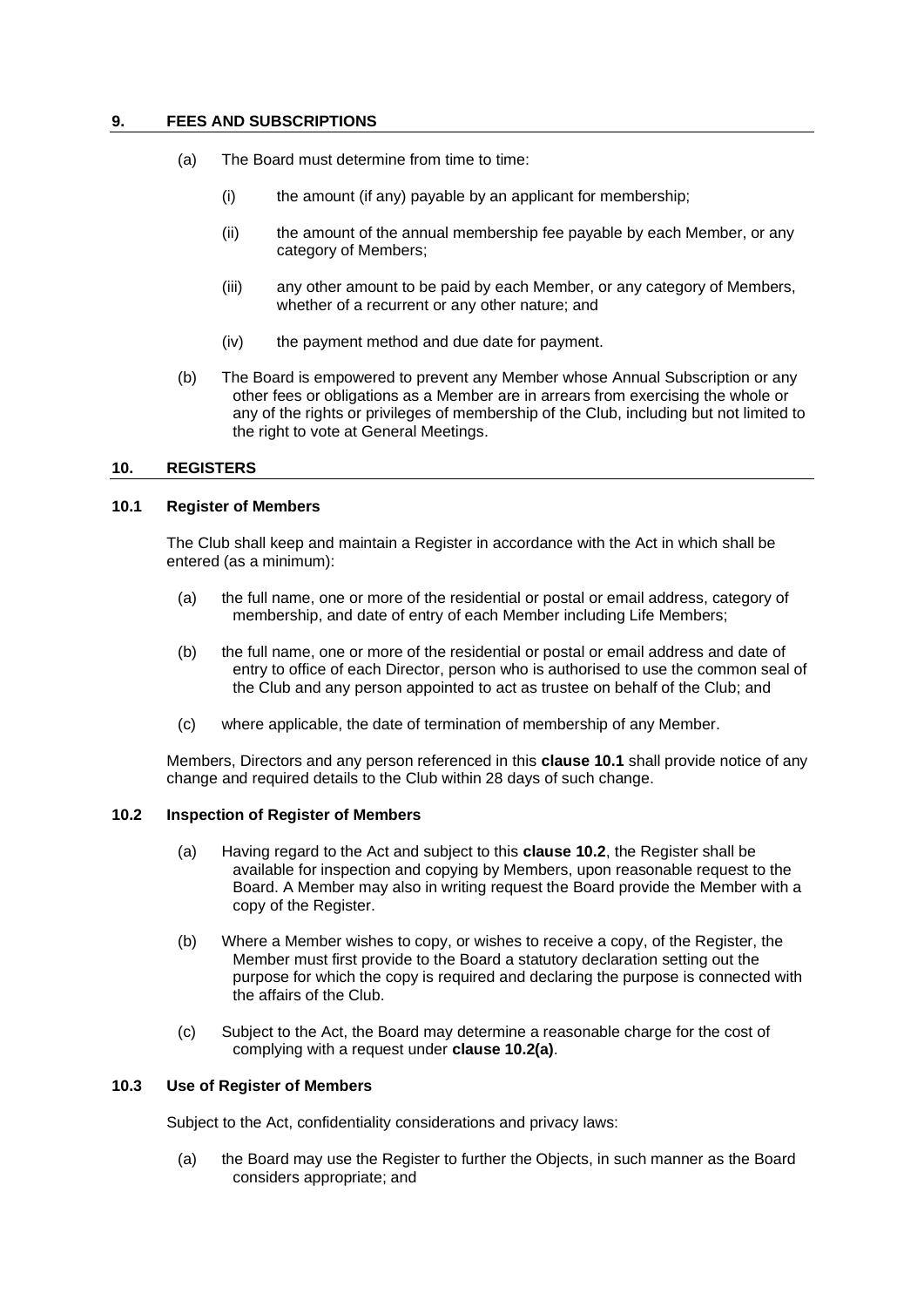(b) a Member must only use or disclose information in the Register for a purpose that is in good faith, is directly connected with the affairs of the Club or that is related to the administration of the Act.

# **10.4 Register of Working with Children Card Holders**

- (a) The Club shall keep and maintain a Register of Working with Children card holders in accordance with the WWC Act in which shall be entered (as a minimum):
	- (i) a list of all members, employees and volunteers, identifying those engaged in child-related work with the Club;
	- (ii) WWC check application numbers (where applicable), WWC Card numbers and expiry dates for all members, employees and volunteers in [child-related](https://workingwithchildren.wa.gov.au/resources/publications/glossary/#childrelatedwork)  [work;](https://workingwithchildren.wa.gov.au/resources/publications/glossary/#childrelatedwork)
	- (iii) copies of WWC Cards for all members, employees and volunteers engaged in [child-related work;](https://workingwithchildren.wa.gov.au/resources/publications/glossary/#childrelatedwork)
	- (iv) all notifications received from the WWC Screening Unit
	- (v) copies of any WWC Card validations from the WWC Check website; and
	- (vi) any Interim Negative Notice(s) or Negative Notice(s) issued and the action taken by the Club as a result.
- (b) This information should be:
	- (i) stored securely;
	- (ii) remain confidential; and
	- (iii) updated regularly.

# **10.5 Other Registers**

Other Registers may be kept by the Club as determined by the Board from time to time, of Assets, Resolutions, Risks, etc. The use of such Registers and access by members and others shall be as may be determined by the Board on request.

# **11. DISCONTINUANCE OF MEMBERSHIP**

# <span id="page-12-0"></span>**11.1 Notice of Resignation**

Any Member who has paid all monies due and payable to the Club may resign from the Club by giving thirty days' notice in writing to the Board of such intention to resign. Upon the expiration of that period of notice, the Member shall cease to be a member.

# **11.2 Expiration of Notice Period**

Upon the expiration of a notice given under **clause [11.1](#page-12-0)**, an entry, recording the date on which the Member who gave notice ceased to be a Member, shall be recorded in the Register.

# **11.3 Resignation by Failure to Pay Subscription**

(a) Subject to **clause [11.4](#page-13-0)**, a Member is taken to have resigned if: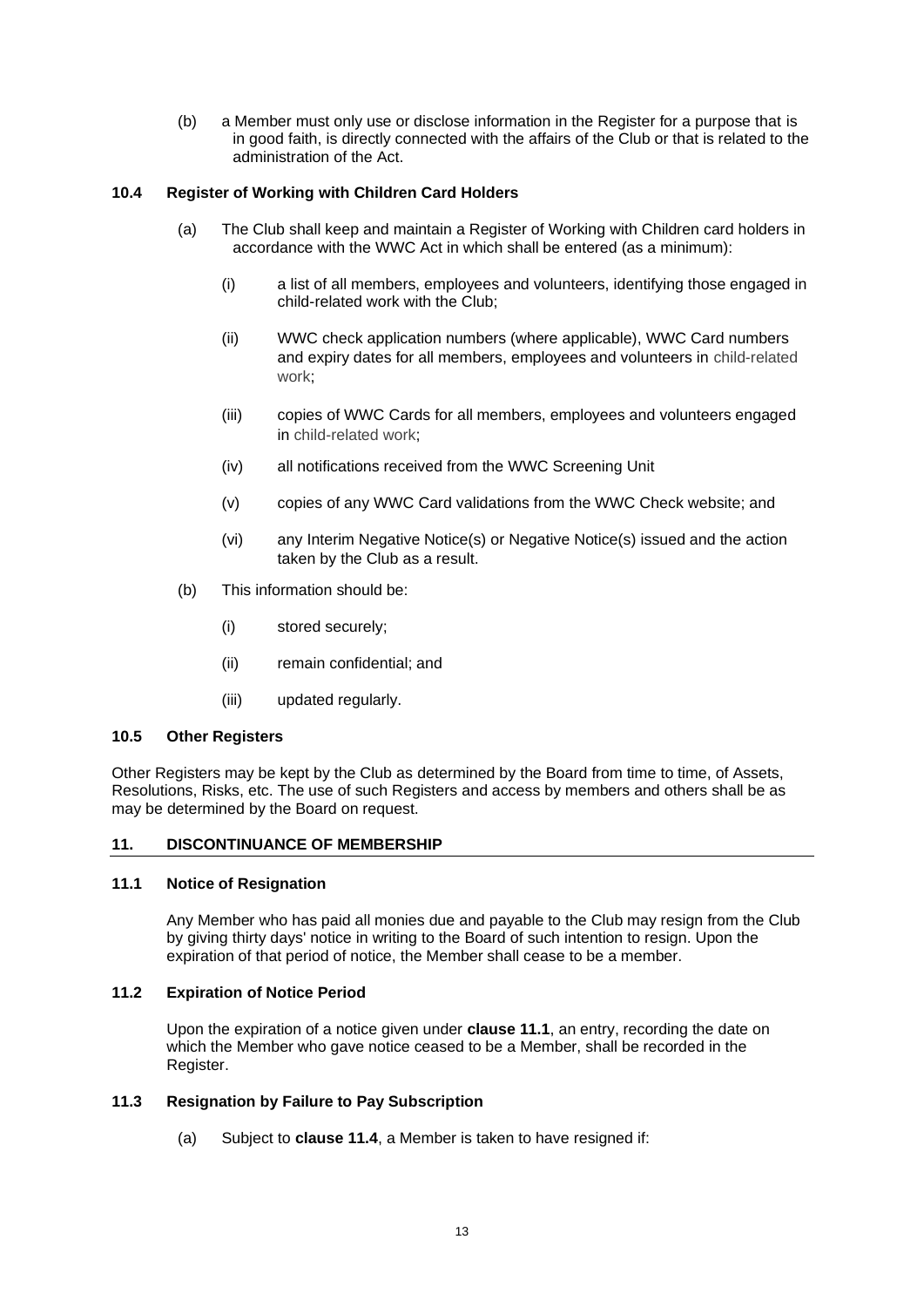- (i) the Member's Annual Subscription is outstanding more than one month after the due date determined by the Board in accordance with **claus[e 9\(a\)\(iv\)](#page-11-4)**; or
- (ii) no Annual Subscription is payable:
	- (A) the Board has made a written request to the Member to confirm that they wish to remain a Member; and
	- (B) the Member has not, within one month after receiving that request, confirmed in writing that they wish to remain a Member.
- (b) Should a sufficient explanation be made to the Board for the failure to pay subscription or reason for not responding to a request, the Board shall have the power to restore the Membership upon payment of the amount due (if any).

#### <span id="page-13-0"></span>**11.4 Discontinuance for Failure to Renew**

Membership of the Club (except Life Membership) is automatically discontinued if a Member (except a Life Member) has not reapplied for membership of the Club before the end of the first month of rostered patrols in each season.

# **11.5 Forfeiture of Rights**

A Member who ceases to be a Member, for whatever reason, shall forfeit all right in and claim upon the Club and its property.

# **12. DISCIPLINE OF MEMBERS**

#### <span id="page-13-1"></span>**12.1 Establishing a Disciplinary Committee**

- (a) Annually, at its first meeting following the AGM, the Board shall appoint a Disciplinary Committee, which committee shall act in accordance with this Constitution to consider and deliberate on all matters referred to it by the Board.
- (b) The Disciplinary Committee shall comprise five (5) Life Members, any three (3) of whom shall be called by the Board to convene as a disciplinary committee to hear any matter referred to it by the Board.
- (c) Nominations for membership of the Disciplinary Committee shall be called with the notice of the AGM, shall be in writing signed by the nominee and bear the signatures of the nominator and seconder, both of whom shall be Members with the right to vote. Nominations shall be submitted to the Director of Administration, or their nominee, at the AGM, who will cause such nominations to be submitted to the Board in accordance with **clause 12.1 (a)**.

#### **12.2 Matters Referred to the Disciplinary Committee**

Where the Board is advised of an allegation (not being vexatious, trifling or frivolous) or considers that a Member has allegedly:

- (a) breached, failed, refused or neglected to comply with a provision of this Constitution, the By-Laws or any resolution or determination of the Board or any duly authorised Committee; or
- (b) acted in a manner unbecoming of a Member or prejudicial to the Objects and the interests of the Club and/or surf lifesaving, or another Member; or
- (c) brought themselves, another Member, the Club or surf lifesaving into disrepute,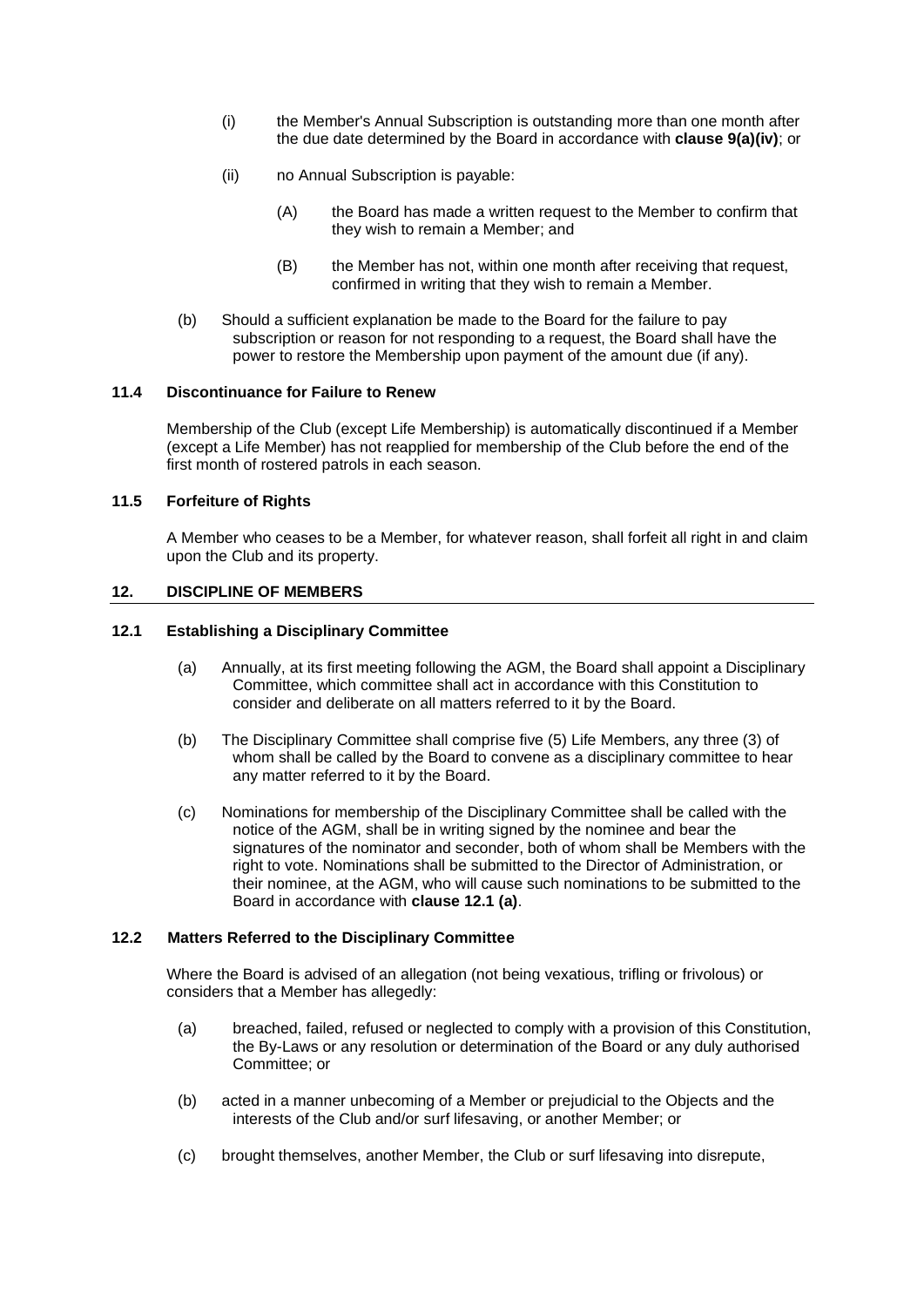and that the alleged misconduct is not covered under the By-Laws to be dealt with by the Beach Operations Committee, the Board may by resolution and in accordance with **clause [24\(](#page-28-0)e)**, call on the Disciplinary Committee to convene to hear a matter against any Member and to determine what action, if any, to take against that Member (**Disciplinary Hearing**), and that Member, will be subject to, and submits unreservedly to the jurisdiction, disciplinary procedures and penalties and the appeal mechanisms (if any) in this Constitution.

# **12.3 Provisional Suspension**

- (a) upon referring a matter to the Disciplinary Committee in accordance with **clause 12.2** the Board may by resolution provisionally suspend the Member subject to the Disciplinary Hearing until such time as the Disciplinary Committee makes a finding.
- (b) a Director may suspend any Member who disobeys instructions when given in time of emergency or who is considered to have committed an act of misconduct in accordance with **clause 12.2 (a)**. In such case the Director concerned shall, as soon as is practical, report the matter to the Board, whereupon the Board will act in accordance with **clause 12.2**.
- (c) the Disciplinary Committee may lift a provisional suspension prior to making a finding at the Disciplinary Hearing.

# **12.4 Notice of Alleged Breach**

- (a) Where a Disciplinary Committee is convened, the Board shall cause to be served on the Member not earlier than 14 days and not later than seven (7) days before the Disciplinary Hearing is to be held, a notice in writing:
	- (i) setting out the alleged breach by the Member and the grounds on which it is based;
	- (ii) stating that the Member may address the Disciplinary Committee at the Disciplinary Hearing;
	- (iii) stating the date, place and time of that Disciplinary Hearing; and
	- (iv) informing the Member that they may do one or more of the following:
		- (A) attend that Disciplinary Hearing either individually or accompanied by one other person (who cannot be trained or qualified in any capacity in relation to the law); and/or
		- (B) give the Disciplinary Committee prior to or at that meeting a written statement regarding the alleged breach.

#### **12.5 Determination of Disciplinary Committee**

- (a) The Disciplinary Committee shall ensure that the Disciplinary Hearing accords with the principles of natural justice by ensuring that before determining whether the alleged breach occurred:
	- (i) the Member has the opportunity to be heard and to call witnesses; and
	- (ii) due consideration is given to any written statement submitted by the Member or a witness.
- (b) If the Disciplinary Committee determines there was a breach under **clause [12.1](#page-13-1)**
	- (i) it will determine what penalty (if any) shall be given to the Member;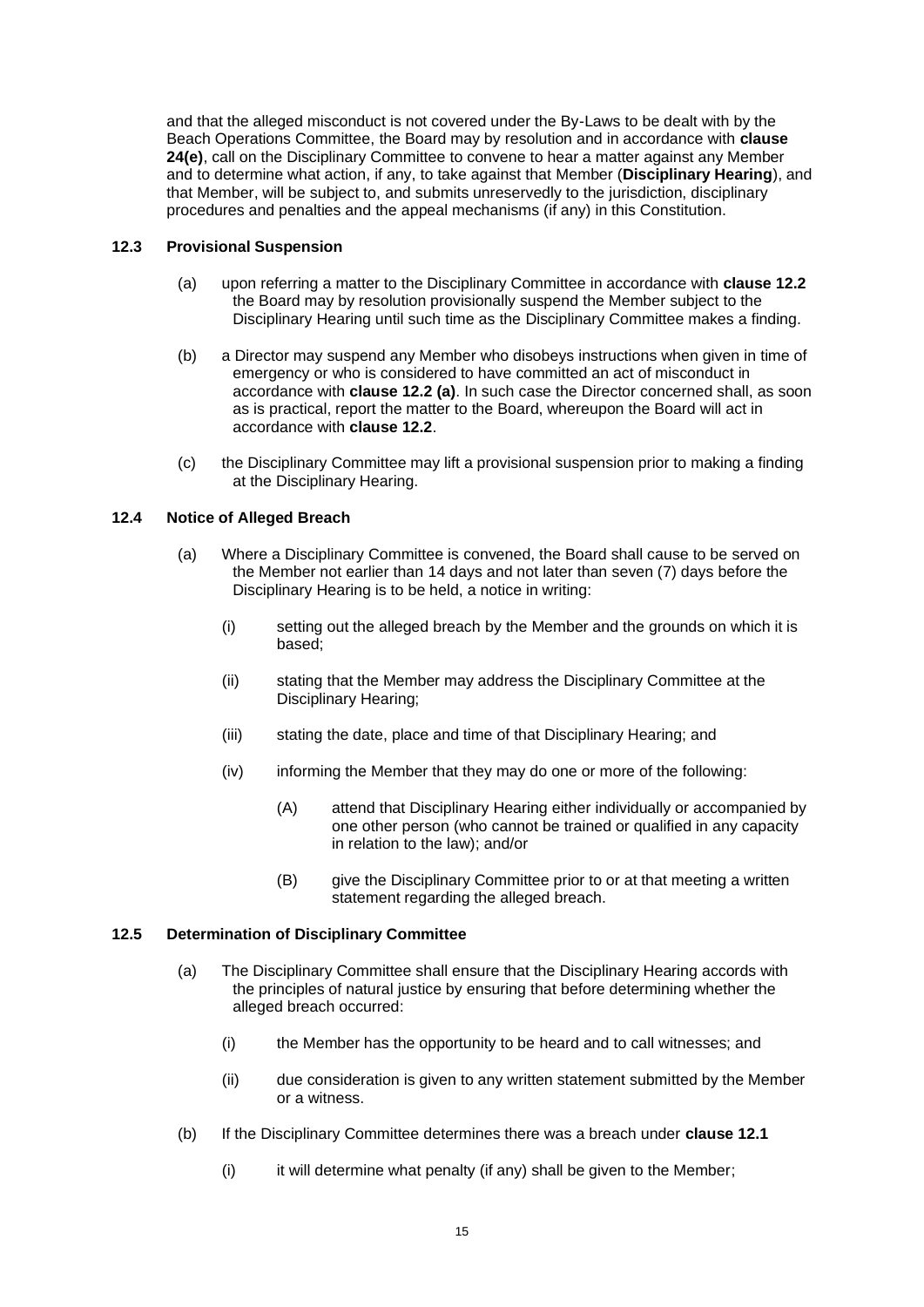- (ii) advise the Member concerned of the determination and the Member's right of Appeal, should a penalty be determined;
- (iii) cause the determination to be conveyed to the member in writing within 48 hours; and
- (iv) give notice of this to the Board.
- (c) The penalties able to be given to the Member by the Disciplinary Committee include:
	- (i) expel a Member from the Club; or
	- (ii) suspend a Member from membership of the Club or accessing certain privileges of membership for a specified period; or
	- (iii) impose a financial penalty; or
	- (iv) impose such other penalty, action or educative process as the Disciplinary Committee sees fit.

# **12.6 Appeal**

An appeal against a decision of a Disciplinary Committee will be governed by SLSA Regulation 5.2 (as amended from time to time).

## <span id="page-15-0"></span>**13. GRIEVANCE PROCEDURE**

- (a) The grievance procedure set out in this clause applies to disputes relating to this Constitution between a Member and the Club.
- (b) The parties to the dispute must meet (which may, if agreed by the parties, take place by using any technology that allows the parties to clearly and simultaneously communicate with each other) and discuss the matter in dispute, and, if possible, resolve the dispute within 14 days after the dispute comes to the attention of all parties.
- (c) If the parties are unable to resolve the dispute at the meeting or if a party fails to attend that meeting, then the parties may, within 10 days, refer the dispute to the State Administration Tribunal (SAT), (or such other similar body in circumstances where the SAT is no longer in existence) for resolution.
- (d) The Board may prescribe additional grievance procedures in By-Laws consistent with this **clause [13](#page-15-0)**.

## **14. GENERAL MEETINGS**

## **14.1 Annual General Meeting**

- (a) The Annual General Meeting of the Club should be held before June 30 on a date fixed by the Board, otherwise at least once in each calendar year and at least five (5) months after the end of the Financial Year, in accordance with the Act.
- (b) Business to be transacted shall include:
	- (i) to receive and adopt the Annual Report and Financial Statements of the Club for the previous year concluded;
	- (ii) to elect Directors and Honorary Officers; and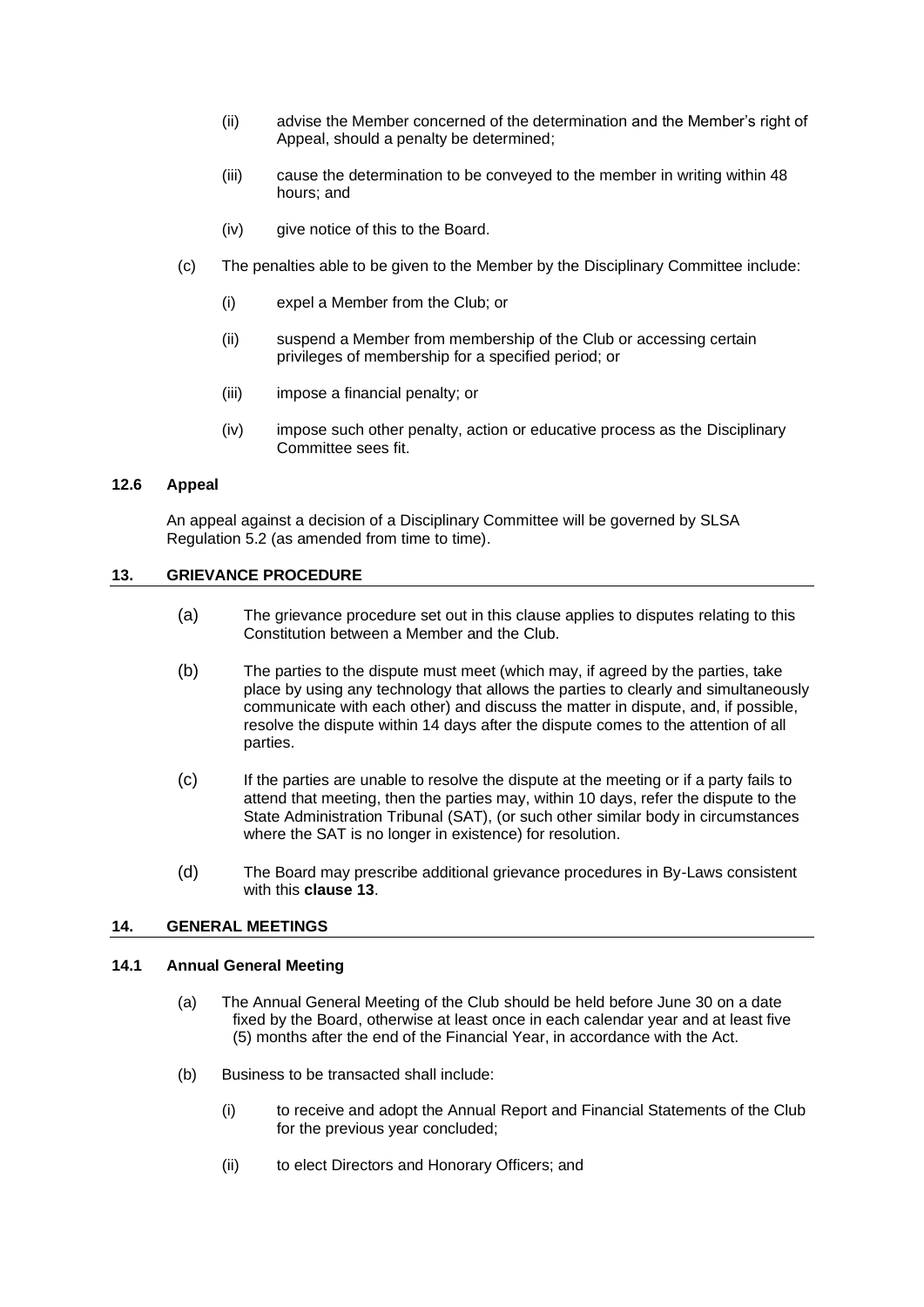(iii) to consider any notices of motion or other business as may be properly transacted at a General Meeting.

# **14.2 Power to Convene General Meeting**

- (a) The Board may convene a General Meeting when they think fit and must do so if required by the Act.
- (b) At an appropriate time and in accordance with **clause 14.3**, the Board will cause to be circulated Notice of a Special General Meeting to be held at a date and time not later than 15 December. However, in the event of there being no notices of motion received within the time specified for the receipt of such, then the meeting may be cancelled or held as a general forum at the sole discretion of the Board.
- (c) The Board must, within seven (7) days of receipt of a requisition in writing, which shall clearly state the business to be conducted, from at least thirty (30) Voting Members or twenty percent (20%) of Voting Members, whichever is the greater number, convene a General Meeting.

# **14.3 Notice of General Meeting**

- (a) Notice of a General Meeting of Members must be given:
	- (i) to all Members, the Directors, and the auditor of the Club; and
	- (ii) in accordance with **clause [28](#page-32-0)** and the Act.
- (b) At least thirty five (35) days' notice of the time and place of a General Meeting must be given to all Voting Members. On such Notice the Board will include a request for notices of motion for consideration at the meeting, which must be received no less than twenty one (21) days prior to the meeting.
- (c) At least fourteen (14) days' prior to a General Meeting, the Board will cause to be issued to all Voting Members an Agenda, which shall include:
	- (i) all information required to be included in accordance with the Act;
	- (ii) in the case of a proposed Special Resolution, the intention to propose the Special Resolution and the terms of the proposed Special Resolution;
	- (iii) where applicable, any notice of motion received from any Voting Member or Director; and
	- (iv) where applicable, a list of all nominations received for positions to be elected at the relevant General Meeting.

## **14.4 No Other Business**

No business other than that stated in the notice of meeting may be transacted at a General Meeting.

## **14.5 Cancellation or Postponement of General Meeting**

Where a General Meeting (including an AGM) is convened by the Directors they may, if they think fit, cancel the meeting or postpone the meeting to a date and time they determine. However, this clause does not apply to a General Meeting convened by:

(a) Voting Members according to the Act;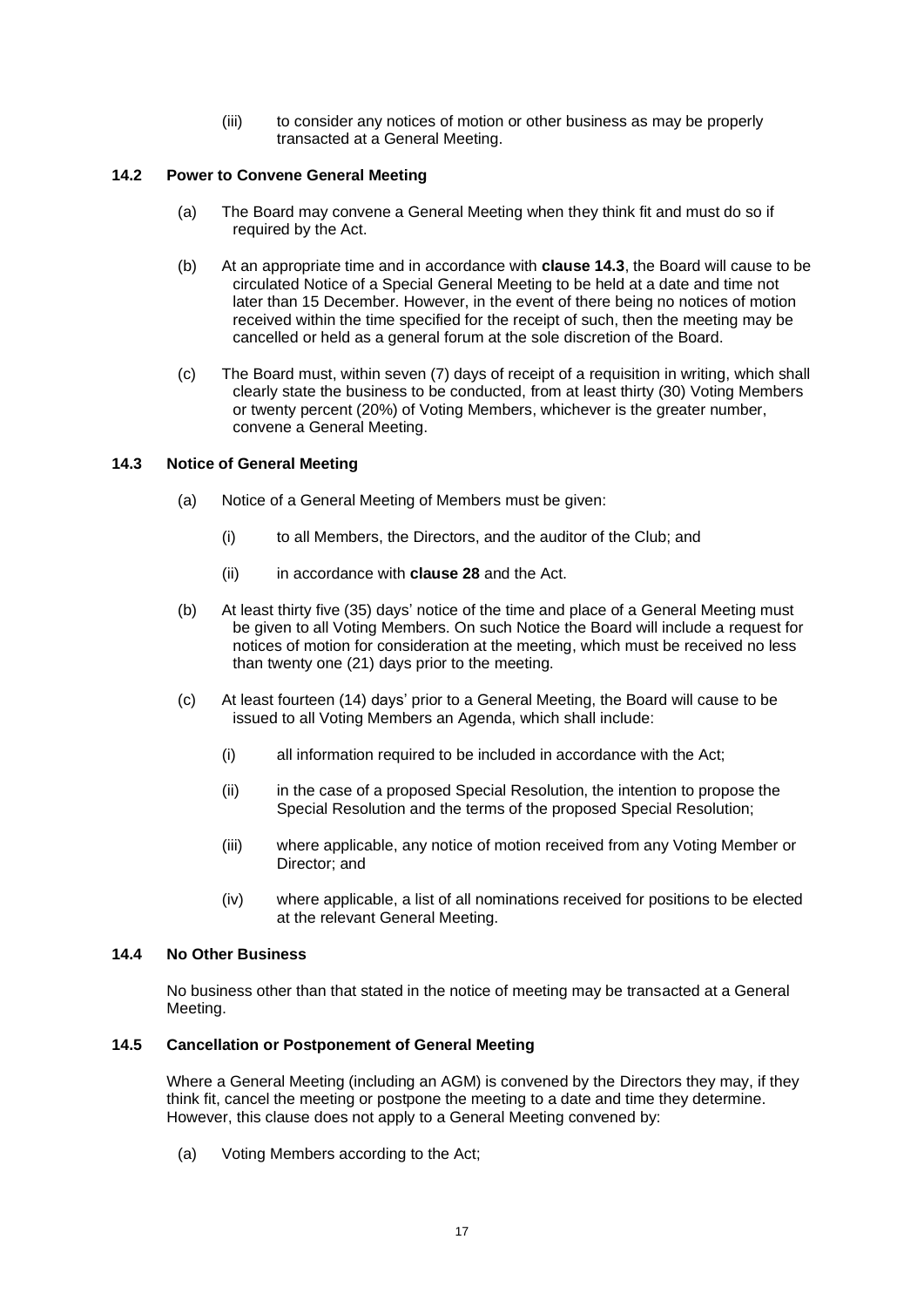- (b) the Board at the request of Members;
- (c) the Board at the request of the Department of Public Service; or
- (d) a Court.

#### <span id="page-17-0"></span>**14.6 Written Notice of Cancellation or Postponement of General Meeting**

Notice of the cancellation or postponement of a General Meeting must state the reasons for doing so and be given to:

- (a) each Member; and
- (b) each other person entitled to notice of a General Meeting under this Constitution or the Act,

at least seven (7) days prior to the date of the General Meeting.

## **14.7 Contents of Notice Postponing General Meeting**

A notice postponing a General Meeting must specify:

- (a) the new date and time for the meeting;
- (b) the place where the meeting is to be held, which may be either the same as or different from the place specified in the notice originally convening the meeting; and
- (c) if the meeting is to be held in two (2) or more places, the technology that will be used to hold the meeting in that manner.

#### **14.8 Number of Clear Days for Postponement of General Meeting**

The number of clear days from the giving of a notice postponing a General Meeting to the date specified in that notice for the postponed meeting must not be less than the number of clear days' notice of that General Meeting required to be given by **clause [14.6](#page-17-0)**.

# **14.9 Business at Postponed General Meeting**

The only business that may be transacted at a postponed General Meeting is the business specified in the notice originally convening the meeting.

#### **14.10 Non-receipt of Notice**

The non-receipt of a notice convening, cancelling or postponing a General Meeting by, or the accidental omission to give a notice of that kind to, a person entitled to receive it, does not invalidate any resolution passed at the General Meeting or at a postponed meeting or the cancellation or postponement of the meeting.

# **14.11 No Proxy Voting**

Proxy voting is not permitted at General Meetings of the Club.

#### **14.12 Postal Voting**

Postal voting or voting by electronic communication at General Meetings of the Club may be permitted from time to time in such instances as the Board may determine and shall be conducted in accordance with procedures prescribed by the Board.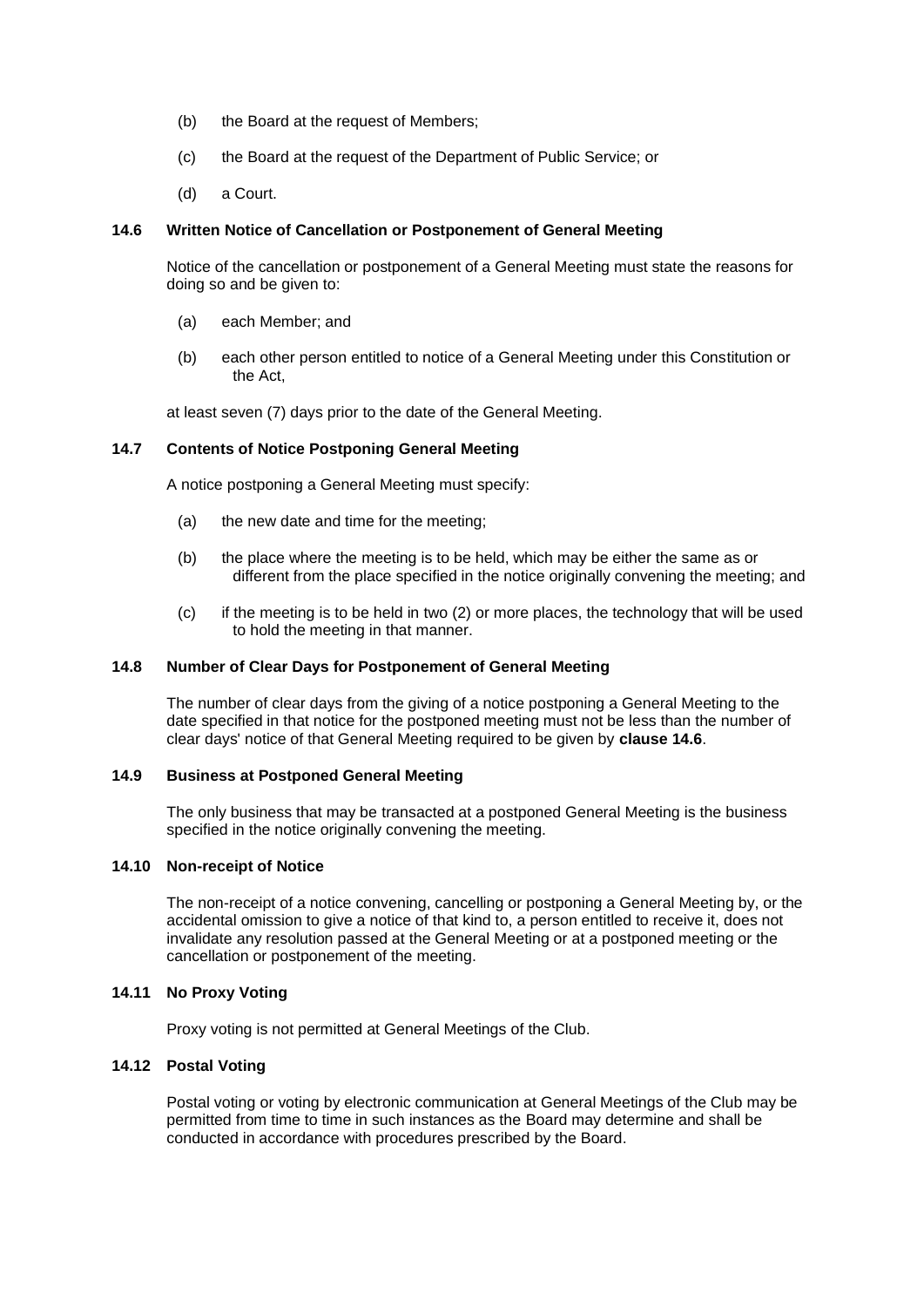## **15. PROCEEDINGS AT GENERAL MEETING**

#### **15.1 Number for a Quorum**

The number of Voting Members who must be present and eligible to vote for a quorum to exist at a General Meeting is thirty (30) Voting Members or, twenty percent (20%) of Voting Members, whichever is the greater number.

## **15.2 Requirement for a Quorum**

An item of business may not be transacted at a General Meeting unless a quorum is present and remains throughout the General Meeting.

#### **15.3 Quorum and Time – Special General Meetings**

If within 30 minutes after the time appointed for a Special General Meeting, or at any other time during the meeting, a quorum is not present, the meeting:

- (a) if convened by, or on requisition of, Members is dissolved; and
- (b) in any other case stands adjourned to such other day, time and place as the chair determines.

# <span id="page-18-0"></span>**15.4 Quorum and Time – AGMs**

- (a) If within 30 minutes after the time appointed for an AGM, or at any other time during the meeting, a quorum is not present, the AGM stands adjourned to such other day, time and place as the chair determines.
- (b) Where an AGM has been adjourned under **clause [15.4\(a\)](#page-18-0)**, such Voting Members as are present on the adjourned date shall constitute a quorum.

## **15.5 President to Preside Over General Meetings**

- (a) The President is entitled to preside as Chair at General Meetings.
- (b) If a General Meeting is convened and the President is not present within 15 minutes after the time appointed for the meeting or is unable or unwilling to act, the following may preside as Chair (in order of entitlement):
	- (i) a Director (or other person) chosen by a majority of the Directors present;
	- (ii) the only Director present; or
	- (iii) a Voting Member chosen by a majority of the Voting Members present.

# <span id="page-18-1"></span>**15.6 Conduct of General Meetings**

- (a) The Chair of a General Meeting:
	- (i) has charge of the general conduct of the meeting and of the procedures to be adopted;
	- (ii) may require the adoption of any procedure which in their opinion is necessary or desirable for proper and orderly debate or discussion or the proper and orderly casting or recording of votes; and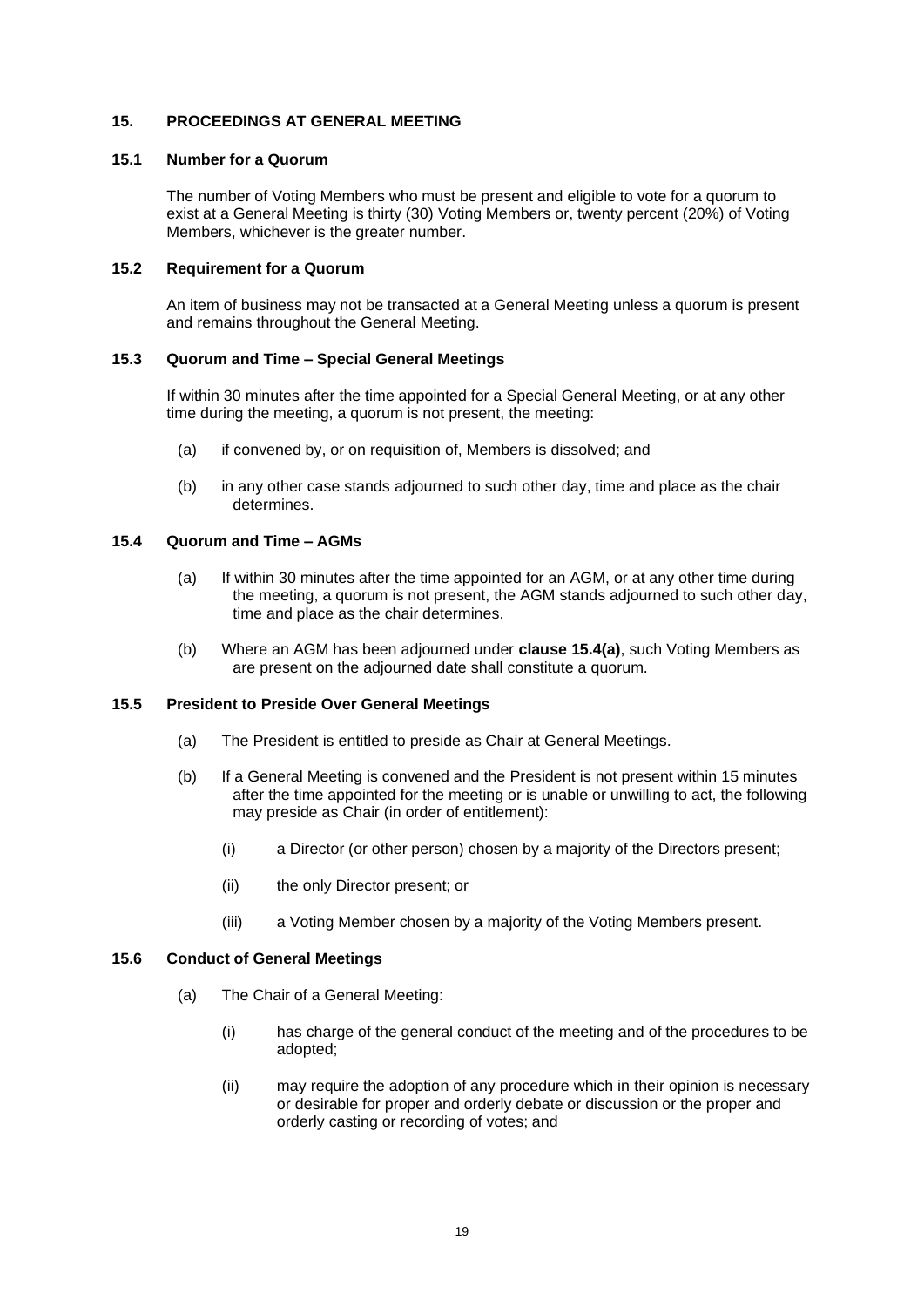- (iii) may, having regard where necessary to the Act or the *Corporations Act 2001*  (Cth), terminate discussion or debate on any matter whenever they consider it necessary or desirable for the proper conduct of the meeting.
- (b) A decision by the chair under this **clause [15.6](#page-18-1)** is final.

# **15.7 Adjournment of General Meeting**

- (a) The chair may with the consent of any General Meeting at which a quorum is present, and must if so directed by the meeting, adjourn the meeting or any business, motion, question, resolution, debate or discussion being considered or remaining to be considered by the meeting.
- (b) The adjournment may be either to a later time at the same meeting or to an adjourned meeting at any time and place agreed by vote of the members present.
- (c) Only unfinished business is to be transacted at a meeting resumed after an adjournment.

## **15.8 Notice of Adjourned Meeting**

- (a) It is not necessary to give any notice of an adjournment or of the business to be transacted at any adjourned meeting unless a meeting is adjourned for 30 days or more.
- (b) In that case, at least the same period of notice as was originally required for the meeting must be given for the adjourned meeting.

#### **15.9 Questions Decided by Majority**

Subject to the requirements of the Act (if any) and except in the case of a Special Resolution, a resolution is carried if a simple majority of the votes cast on the resolution are in favour of it.

#### **15.10 Equality of Votes**

Where an equal number of votes are cast in favour of and against a resolution, that resolution is not carried. For the avoidance of doubt the chair does not have a casting vote where voting is equal.

#### **15.11 Declaration of Results**

- (a) At any General Meeting, a resolution put to the vote of the meeting must be decided on a show of hands unless a poll is properly demanded and the demand is not withdrawn.
- (b) A declaration by the chair that a resolution has on a show of hands been carried or carried unanimously, or by a particular majority, or lost and an entry to that effect in the minutes of the meetings of the Club, is conclusive evidence of the fact.
- (c) Neither the chair nor the minutes need state, and it is not necessary to prove, the number or proportion of the votes recorded for or against the resolution.

# **15.12 Poll**

(a) If a poll is properly demanded in accordance with the *Corporations Act 2001* (Cth) or by the chair of the meeting, it must be taken in the manner and at the date and time directed by the chair, and the result of the poll is the resolution of the meeting at which the poll was demanded. On a poll, each Voting Member will have the number of votes fixed under **clause [16](#page-20-0)**.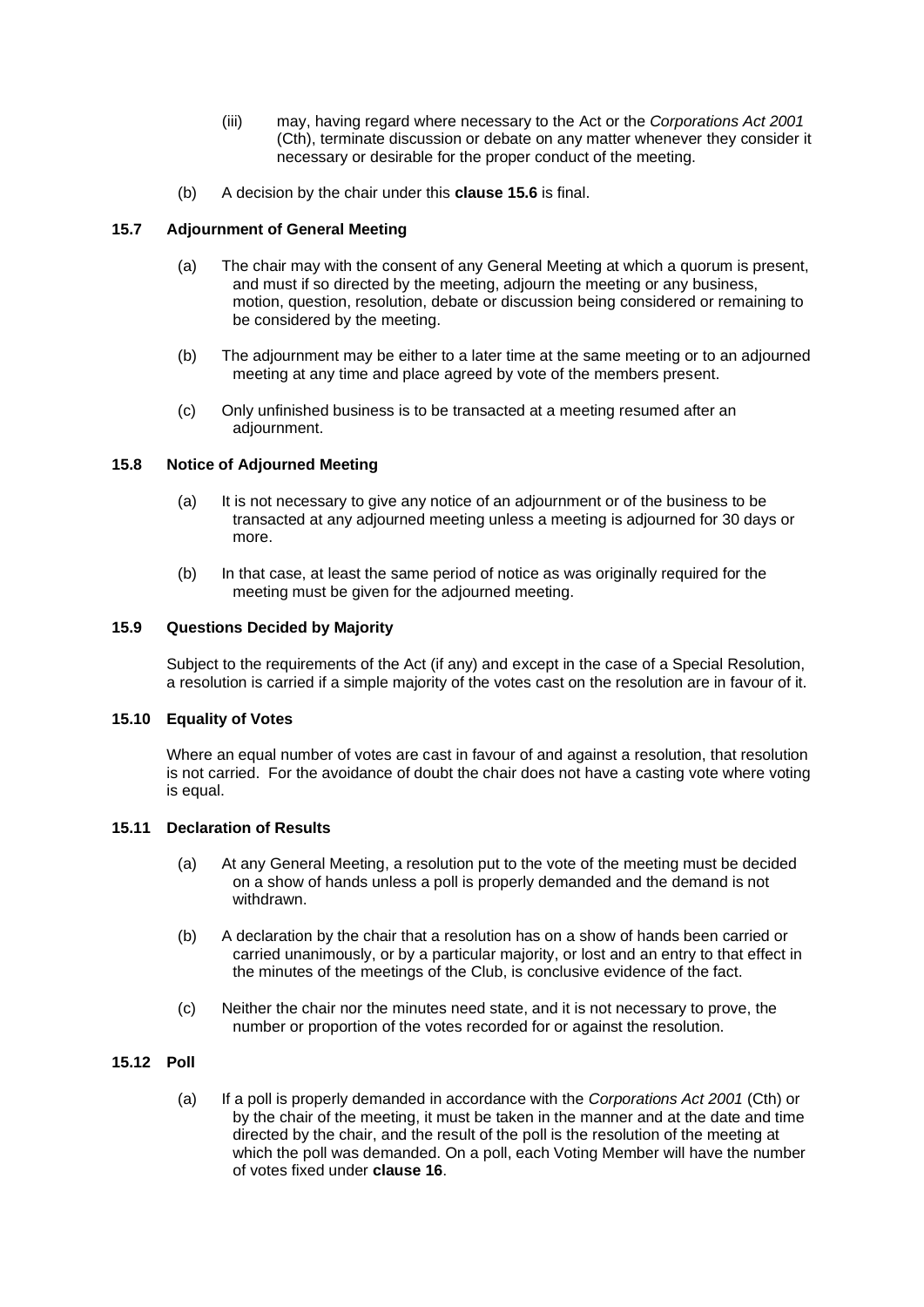- (b) A poll demanded on the election of a chair or on a question of adjournment must be taken immediately.
- (c) A demand for a poll may be withdrawn.
- (d) A demand for a poll does not prevent the General Meeting continuing for the transaction of any business other than the question on which the poll was demanded.

## **15.13 Objection to Voting Qualification**

- (a) An objection to the right of a person to attend or vote at a General Meeting (including an adjourned meeting):
	- (i) may not be raised except at that meeting; and
	- (ii) must be referred to the chair, whose decision is final.
- (b) A vote not disallowed under the objection is valid for all purposes.

# **15.14 Chair to Determine any Poll Dispute**

If there is a dispute about the admission or rejection of a vote, the chair must decide it and the chair's decision made in good faith is final.

#### **15.15 Minutes**

- (a) The Board must ensure that minutes are taken and kept of each General Meeting.
- (b) The minutes must record:
	- (i) the business considered at the meeting;
	- (ii) any resolution on which a vote is taken and the result of the vote; and
	- (iii) the names of persons present at all meetings.
- (c) In addition, the minutes of each Annual General Meeting must include:
	- (i) the financial statements submitted to the Members in accordance with the Act; and
	- (ii) any audited accounts and auditor's report or report of a review accompanying the financial statements that are required under the Act.

# <span id="page-20-0"></span>**16. VOTES OF MEMBERS**

- (a) at a General Meeting, on a show of hands and on a poll, each Voting Member shall have one vote.
- (b) voting at General Meetings shall be restricted to those Members in any category of Active, Reserve Active or Long Service, as laid down by SLSA and defined in the By-Laws; Life Members; Directors of the Club and those Members in any other category appointed by the Board as Officers.
- (c) all such Members must not be in arrears of fees or other obligations for the current season in accordance with **clause 9(b)** or, in the case of the AGM, for the ensuing season prior to the start of the meeting.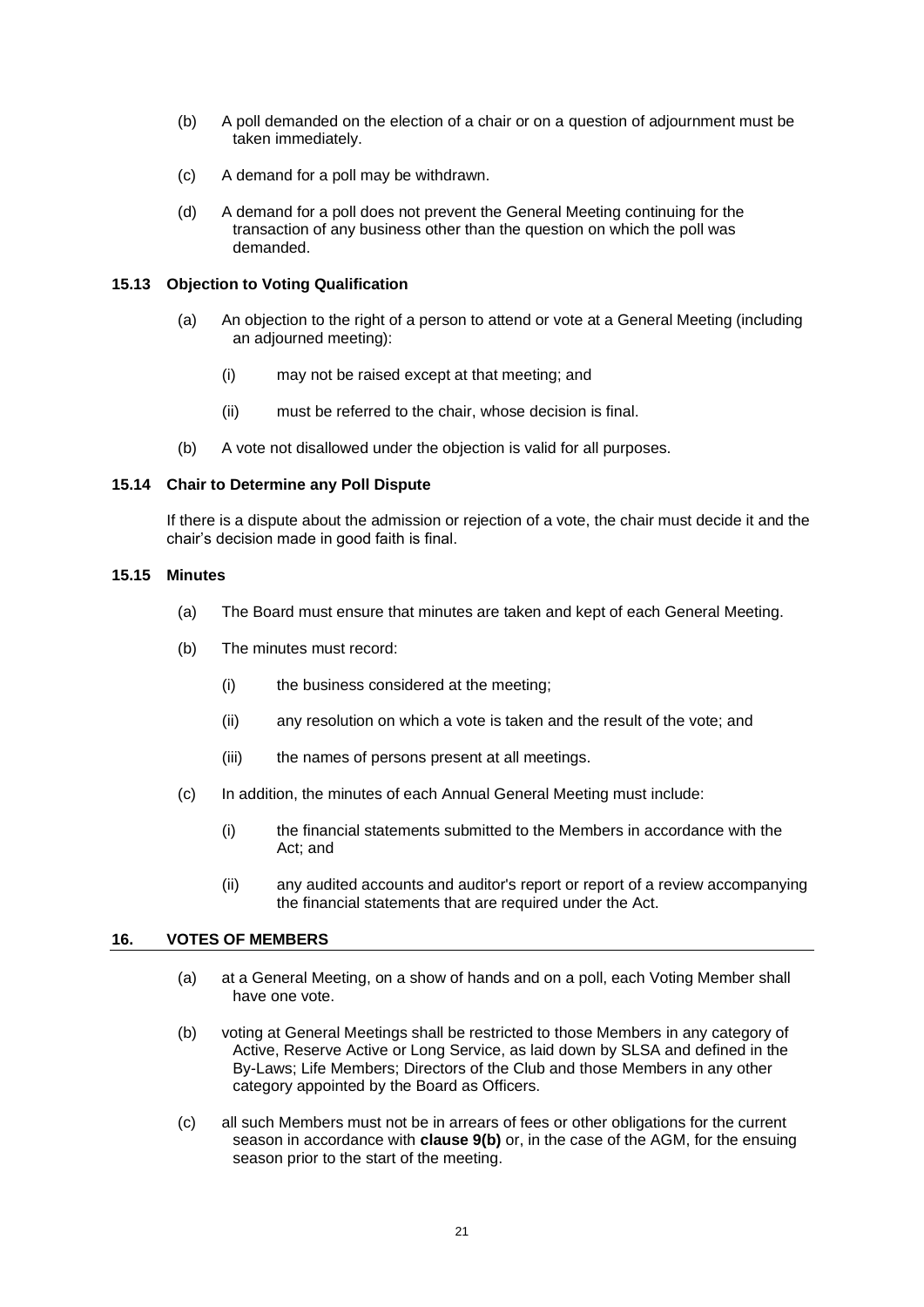(d) no Members other than Voting Members are entitled to vote at General Meetings.

# **17. BOARD OF DIRECTORS**

# <span id="page-21-0"></span>**17.1 Composition of the Board**

The Board shall consist of:

- (a) seven (7) Elected Directors all of whom will be elected under **clause [18.4](#page-22-1)**; and
- (b) up to 2 additional Appointed Directors who shall be appointed in accordance with **clause [19](#page-22-0)**.

# **17.2 Qualifications**

The Board may determine from time to time, job descriptions and qualifications for Directors. Eligibility is also subject to a potential Director meeting the requirements of the Act.

## <span id="page-21-2"></span>**17.3 Transitional Arrangements**

(a) Notwithstanding any other clause of this Constitution, the transitional arrangements set out at **clause [34\(b\)](#page-34-0)** shall apply from the date of adoption of this Constitution.

# **17.4 Remuneration of Directors**

A Director must not be paid for services as a Director but, with the approval of the Directors and subject to the Act, may be:

- (a) where approved by resolution of a General Meeting, paid by the Club for services rendered to it other than as a Director; and
- (b) reimbursed by the Club for their reasonable travelling, accommodation and other expenses when:
	- (i) travelling to or from meetings of the Board, a Committee or the Club; or
	- (ii) otherwise engaged on the affairs of the Club.

#### <span id="page-21-1"></span>**18. ELECTED DIRECTORS**

#### **18.1 Elected Directors' Portfolios**

The seven (7) Elected Directors of the Club shall be:

- a) President, Director Administration, Director Business Development, Director Finance, Director Beach Operations, Director Surf Sports, Director Member Services.
- b) Directors' portfolio responsibilities shall be as defined in the By-Laws.

# **18.2 Nomination for Board**

Nominations of Members for Elected Directors shall be called for by the Board at least thirtyfive (35) days prior to the General Meeting at which the election is to be held.

#### **18.3 Form of Nomination**

Nominations must be:

(a) in writing on the prescribed form;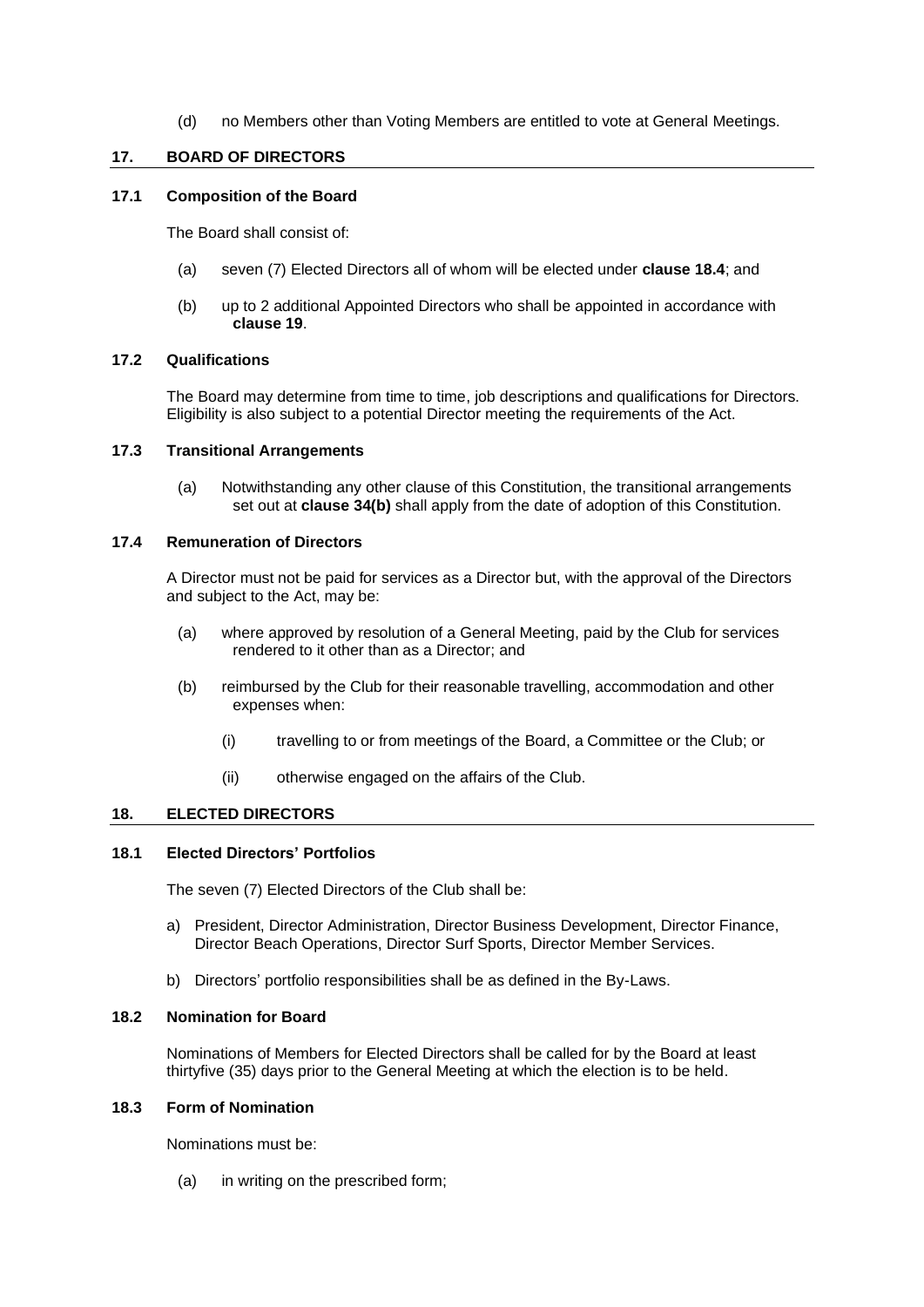- (b) signed by a Voting Member;
- (c) certified by the nominee expressing their willingness to accept the position for which they are nominated; and
- (d) delivered to the Club, as stated on the notice calling for nominations, not less than twenty one (21) days before the date fixed for the holding of the General Meeting.

## <span id="page-22-1"></span>**18.4 Elections**

- (a) If the number of nominations received for positions on the Board is equal to the number of vacancies to be filled or if there are insufficient nominations received to fill all vacancies on the Board, then those nominated shall only be declared elected if they are elected by a simple majority of members by secret ballot. If after the poll, a simple majority has not been achieved, the positions will be deemed casual vacancies under **claus[e 20.1](#page-23-0)**.
- (b) If there are insufficient nominations received to fill all vacancies on the Board, the positions will be deemed casual vacancies under **clause [20.1](#page-23-0)**.
- (c) If the number of nominations exceeds the number of vacancies to be filled, voting papers shall be prepared containing the names of the candidates in order drawn by ballot, for each vacancy on the Board.
- (d) The voting shall be conducted in such manner and by such method as may be determined by the Board from time to time.

## <span id="page-22-4"></span>**18.5 Term of Appointment**

- (a) Subject to this Constitution, and in particular **clauses [17.3](#page-21-2)** and **18.5(b)**, Elected Directors shall be elected in accordance with this Constitution for a term of two (2) years, which shall commence from the conclusion of the General Meeting at which the election occurred until the conclusion of the second Annual General Meeting following.
- (b) To ensure rotational terms:
	- (i) at the first AGM following adoption of **clause 18.5(a)**, President, Director Administration and Director Beach Operations shall retire at the first AGM after their election; and
	- (ii) Director Finance, Director Business Development, Director Surf Sports and Director Member Services shall retire at the second AGM after their election;
	- (iii) after which subsequent elections shall proceed in accordance with the rotational terms under **clause 18.5(a)**
- <span id="page-22-3"></span>(c) No person who has served as an Elected Director for a period of three (3) consecutive full terms (6 years) shall be eligible for re-election as a Director for at least one (1) year following the date of conclusion of their last term as a Director.

#### <span id="page-22-0"></span>**19. APPOINTED DIRECTORS**

# <span id="page-22-2"></span>**19.1 Appointment of Appointed Director**

The Elected Directors may appoint up to two (2) Appointed Directors in accordance with this Constitution.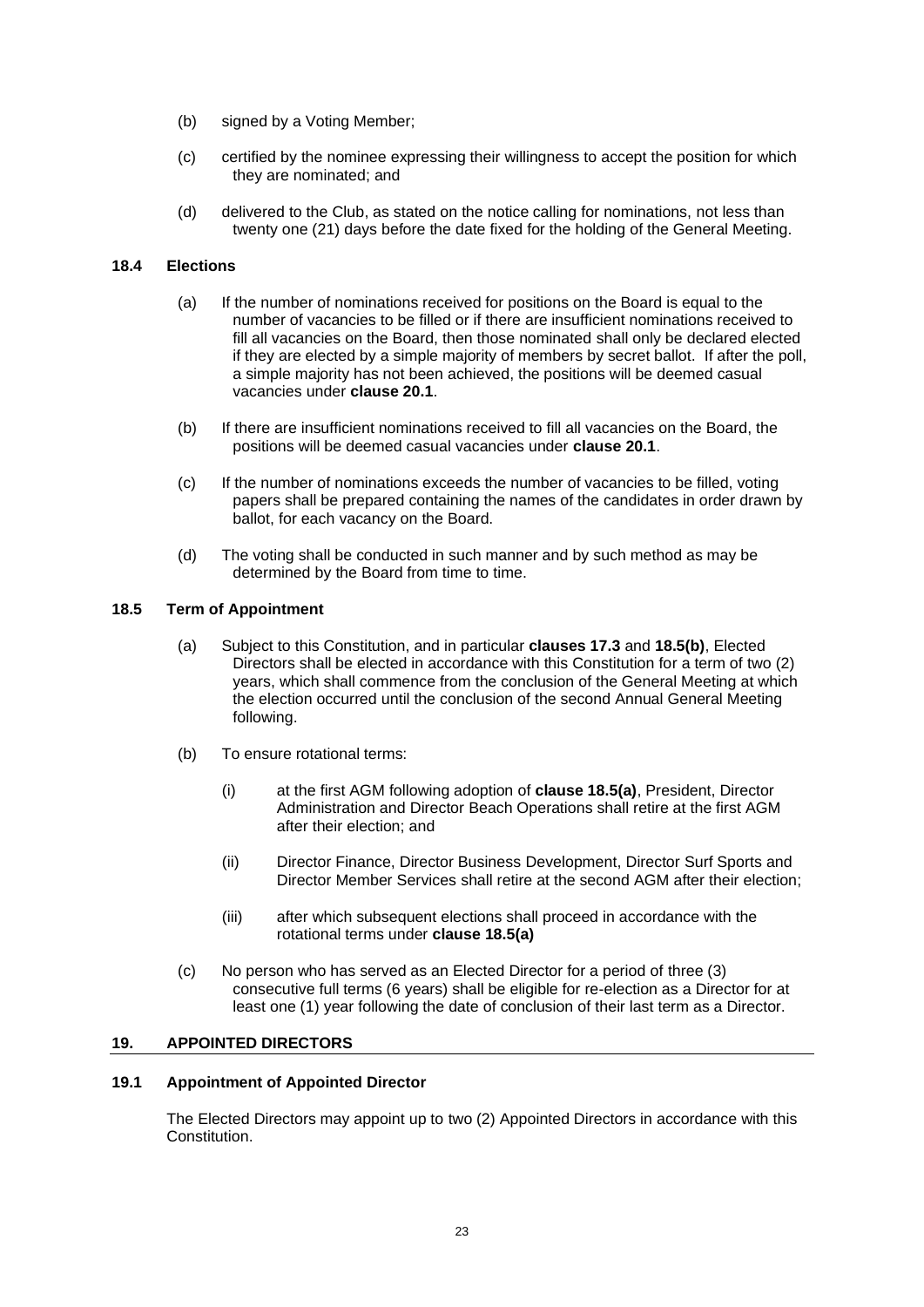# **19.2 Qualifications for Appointed Directors**

Appointed Directors should have skills that complement and/or supplement any skill gaps that may exist on the Board, with the aim of ensuring that the Board has all the necessary skills to govern the organisation. Appointed Directors do not need to be Individual Members or have experience in, or exposure to, surf lifesaving.

# **19.3 Term of Appointment**

- (a) Directors appointed under **claus[e 19.1](#page-22-2)** may be appointed by the Elected Directors in accordance with this Constitution for a term of up to two (2) years, which shall commence and conclude on dates as determined by the Elected Directors.
- (b) Following the adoption of this Constitution, no person who has served as an Appointed Director for a period of up to two (2) consecutive full terms (4 years) shall be eligible for re-appointment as a Director for at least one (1) year following the date of conclusion of their last term as a Director.

## **20. VACANCIES ON THE BOARD**

# <span id="page-23-0"></span>**20.1 Casual Vacancies**

- (a) Any casual vacancy that occurs in the position of an Elected Director may be filled by the remaining Elected Directors from among appropriately qualified persons.
- (b) Any casual vacancy filled in the first year of a term shall be put to the next AGM for endorsement in accordance with **clause 18.4(a)**, notwithstanding that any casual vacancy may only be filled for the remainder of the vacating Director's term under this Constitution.
- (c) Any period served under this **clause [20.1](#page-23-0)** counts as a full term for the purposes of **clause [18.5\(c\)](#page-22-3)**.

#### **20.2 Grounds for Termination of Director**

In addition to the circumstances in which the office of a Director becomes vacant by virtue of the Act, the office of a Director becomes vacant if the Director:

- (a) dies;
- (b) becomes bankrupt or makes any arrangement or composition with their creditors generally;
- (c) becomes of unsound mind or a person whose person or estate is liable to be dealt with in any way under the law relating to mental health;
- (d) resigns their office in writing to the Club;
- (e) is absent without an apology to the Board from two (2) consecutive meetings of the Board;
- (f) is an employee of the Club;
- (g) is directly or indirectly interested in any contract or proposed contract with the Club and fails to declare the nature of their interest;
- (h) after reasonable consideration by the Board it determines the Director: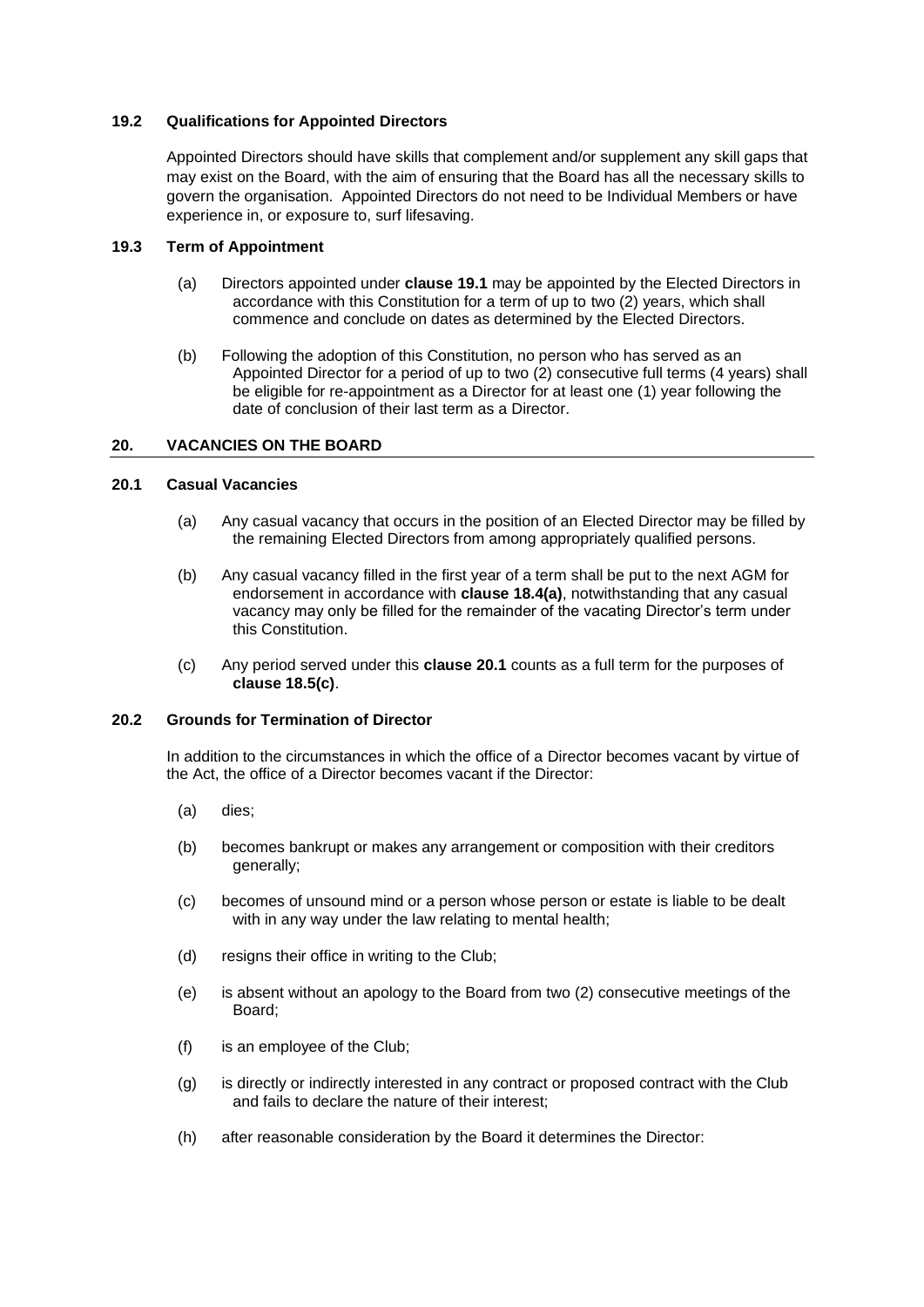- (i) has acted in a manner unbecoming or prejudicial to the Objects and/or interests of the Club and/or surf lifesaving; or
- (ii) has brought themself, the Club or surf lifesaving into disrepute,

provided the Director is first given the opportunity to make written or oral submissions to the Board before a determination is made;

- (i) is removed by Special Resolution; or
- (j) would otherwise be prohibited from sitting on the Board under the Act or from being a director of a corporation under the *Corporations Act 2001* (Cth).

## **20.3 Board May Act**

In the event of a casual vacancy or vacancies in the office of a Director or Directors, the remaining Directors may act but, if the number of remaining Directors is not sufficient to constitute a quorum at a meeting of the Board, they may act only for the purpose of increasing the number of Directors to a number sufficient to constitute such a quorum or to convene a General Meeting.

# **21. POWERS AND DUTIES OF DIRECTORS**

# <span id="page-24-0"></span>**21.1 Directors to Manage the Club**

- (a) The Directors are to manage the Club's business and may exercise those of the Club's powers that are not required, by the Act or by this Constitution, to be exercised by the Club in General Meeting.
- (b) Where there exists a question of interpretation of any clause contained within this Constitution, then the Board shall make that determination provided there is no discrepancy with anything contained in the Act.

## **21.2 Specific Powers of Directors**

- (a) Without limiting **clause [21.1](#page-24-0)**, the Board may exercise all the Club's powers to manage the Club's funds, to borrow or raise money, to charge any property or business or to give any other security for a debt, liability or obligation of the Club or of any other person; and
- (b) Engage employees of the Club under such terms and conditions as may be determined by the Board, who shall be responsible to the Board and shall act in accordance with a statement of performance outcomes as determined on appointment.

#### **21.3 Time, etc.**

Subject to the Act, where this Constitution requires that something be done by a particular time, or within a particular period, or that an event is to occur or a circumstance is to change on or by a particular date, the Board may in its absolute discretion, extend that time, period or date as it thinks fit.

## **21.4 Code of Conduct**

The Board shall:

(a) adopt a code of conduct for Directors; and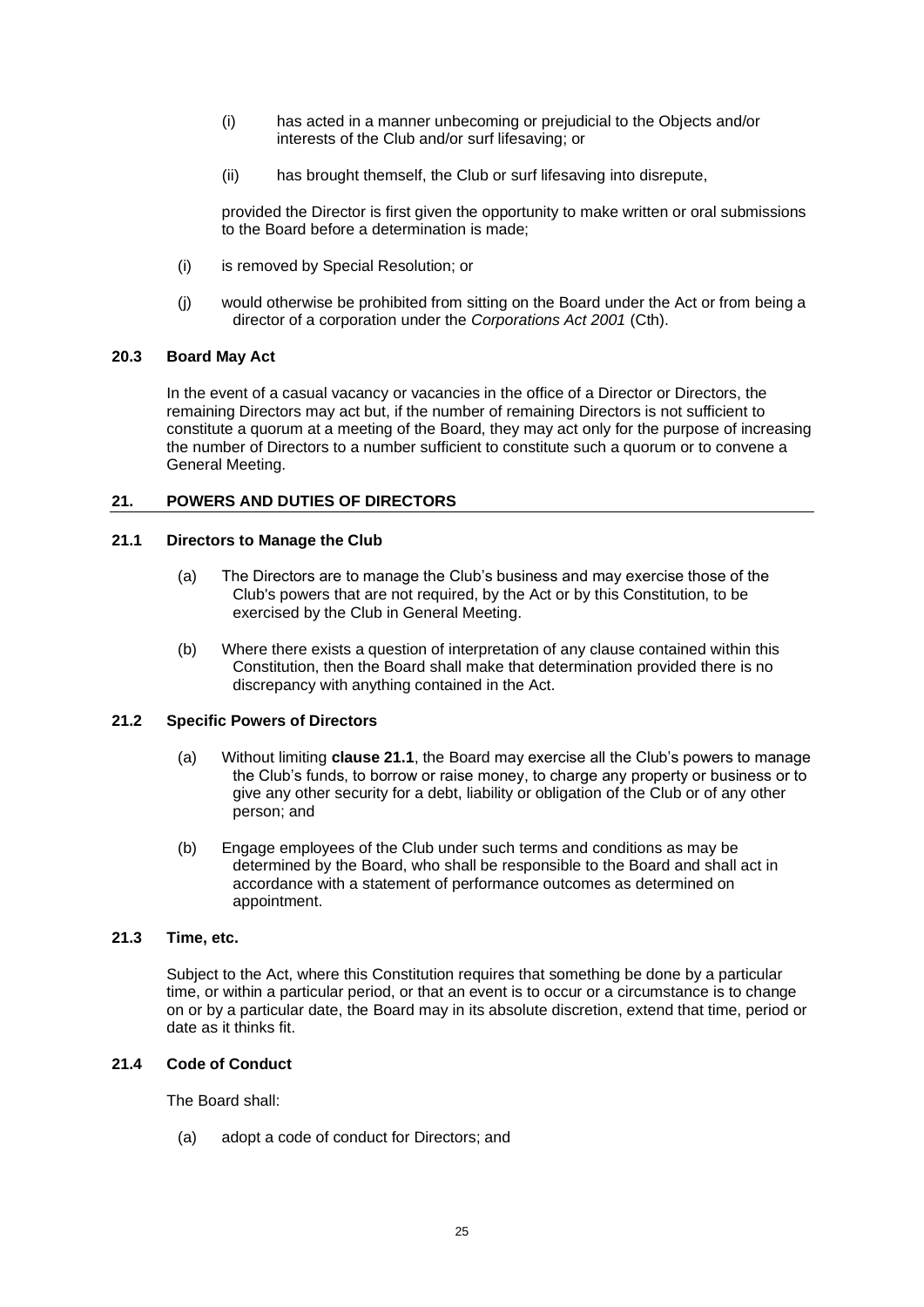(b) periodically review the code of conduct in light of the general principles of good corporate governance.

# **21.5 Delegate of Club**

- (a) the Board shall appoint a delegate to attend meetings and events on the Club's behalf from time to time. This shall include, but is not limited to, representing the Club at general meetings of SLSWA.
- (b) the Club's delegate must be:
	- (i) an Individual Member over the age of 18 years;
	- (ii) not be in arrears of other fees or obligations in accordance with **clause 9(b)**;
	- (iii) be empowered by the Board to make decisions and vote in proceedings at meetings of SLSWA on the Club's behalf; and
	- (iv) not be a delegate for more than one member club of SLSWA.
- (c) the Board shall advise SLSWA prior to a relevant meeting or event of who its delegate will be. If the Club does not provide notification to SLSWA, the President of the Club shall be deemed to be the delegate. The Club shall advise SLSWA within seven days of any change to its nominated delegate.

# **22. PROCEEDINGS AT DIRECTORS MEETINGS**

#### **22.1 Directors Meetings**

- (a) subject to **clause [22.1\(b\)](#page-25-0)**, the Directors may meet together for conducting business, adjourn and otherwise regulate their meetings as they think fit.
- <span id="page-25-0"></span>(b) the Directors must meet within 14 days of the AGM to review the Club's governance principles and conduct business as determined under this Constitution; and at least five (5) other times prior to the next AGM.
- (c) within 21 days of its first meeting following the AGM, the Directors shall cause to be held a meeting of the Directors and Appointed Officers to set out a course of action for the ensuing season, among other things as may be pertinent.

## **22.2 Questions Decided by Majority**

A question arising at a Board meeting is to be decided by a majority of votes of the Directors present in person and entitled to vote. Each Director present has one (1) vote on a matter arising for decision of the Board.

# **22.3 Chair's Casting Vote**

The chair of the meeting will not have a casting vote.

# **22.4 Quorum**

50% plus one (1) of the Directors so elected and appointed present in person constitutes a quorum.

#### **22.5 Convening Meetings**

(a) A Director may convene a Board meeting.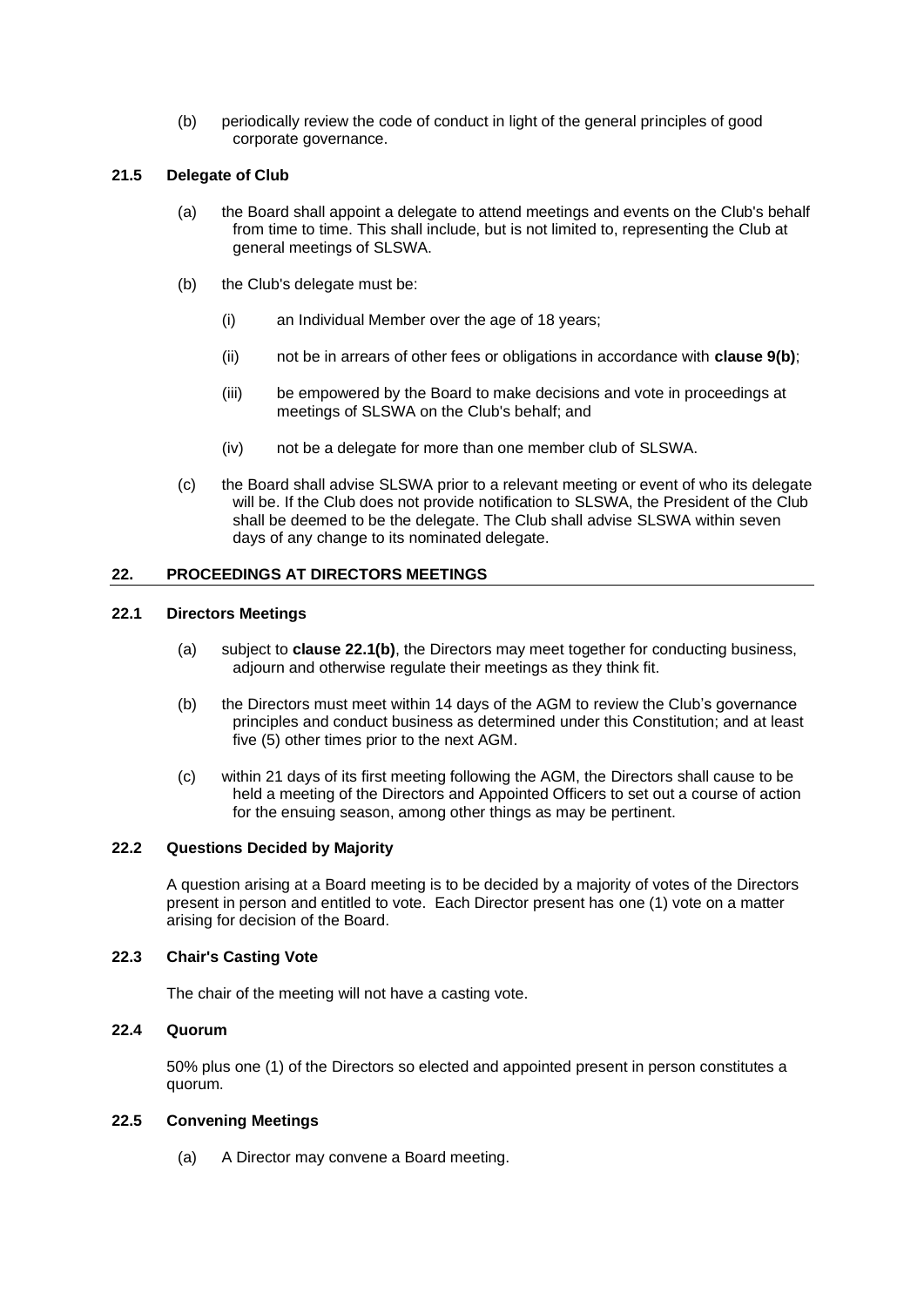- (b) Unless all Directors agree to hold a meeting at shorter notice (which agreement shall be sufficiently evidenced in writing or by their presence) not less than two days written notice of a Board meeting shall be given to each Director.
- (c) Written notice of each Board meeting, specifying the general nature of the time, date and place of the Board meeting and the business to be transacted, shall be served on each Director by:
	- (i) delivering it to that Director personally; or
	- (ii) sending it in writing, by facsimile or other means of electronic communication (subject to receiving appropriate confirmation that the notice has been effectively dispatched),

<span id="page-26-1"></span>in accordance with the Director's last notified contact details.

(d) Notice may be given of more than one Board meeting at the same time.

## <span id="page-26-0"></span>**22.6 President to Chair Meetings of the Board**

- (a) The President shall Chair meetings of Directors
- (b) Despite **clause [22.6\(a\)](#page-26-1)**, if:
	- (i) the President is not present within 15 minutes after the time appointed for the holding of the meeting; or
	- (ii) the President is unwilling to act,

the Directors present may elect one of their number to be chair of the meeting.

#### **22.7 Circulating Resolutions**

- (a) Between meetings, Directors may circulate papers and propose resolutions in writing in either hard copy or any means of electronic form.
- (b) Proposed resolutions can be passed, assented to, amended or declined by subsequent personal indication in writing from the majority of Directors. Such decisions must be auditable, ratified and recorded in the minutes of the next scheduled Board meeting.

# **22.8 Validity of Acts of Directors**

Everything done at a Board meeting or a Committee meeting, or by a person acting as a Director, is valid even if it is discovered later that there was some defect in the appointment, election or qualification of any of them or that any of them was disqualified or had vacated office.

#### **22.9 Directors' Interests**

- (a) A Director shall declare to the Board at the relevant meeting and to the Members at the next Annual General Meeting of the Club, that Director's interest in any matter in which any material personal interest or related party transaction arises as defined by the *Corporations Act 2001* (Cth); and that Director must absent themselves from discussion of such matter and shall not be entitled to vote in respect of such matter.
- (b) In the event of any uncertainty in this regard, the issue shall immediately be determined by a vote of the Directors or, if this is not possible, the matter shall be adjourned or deferred to the next meeting.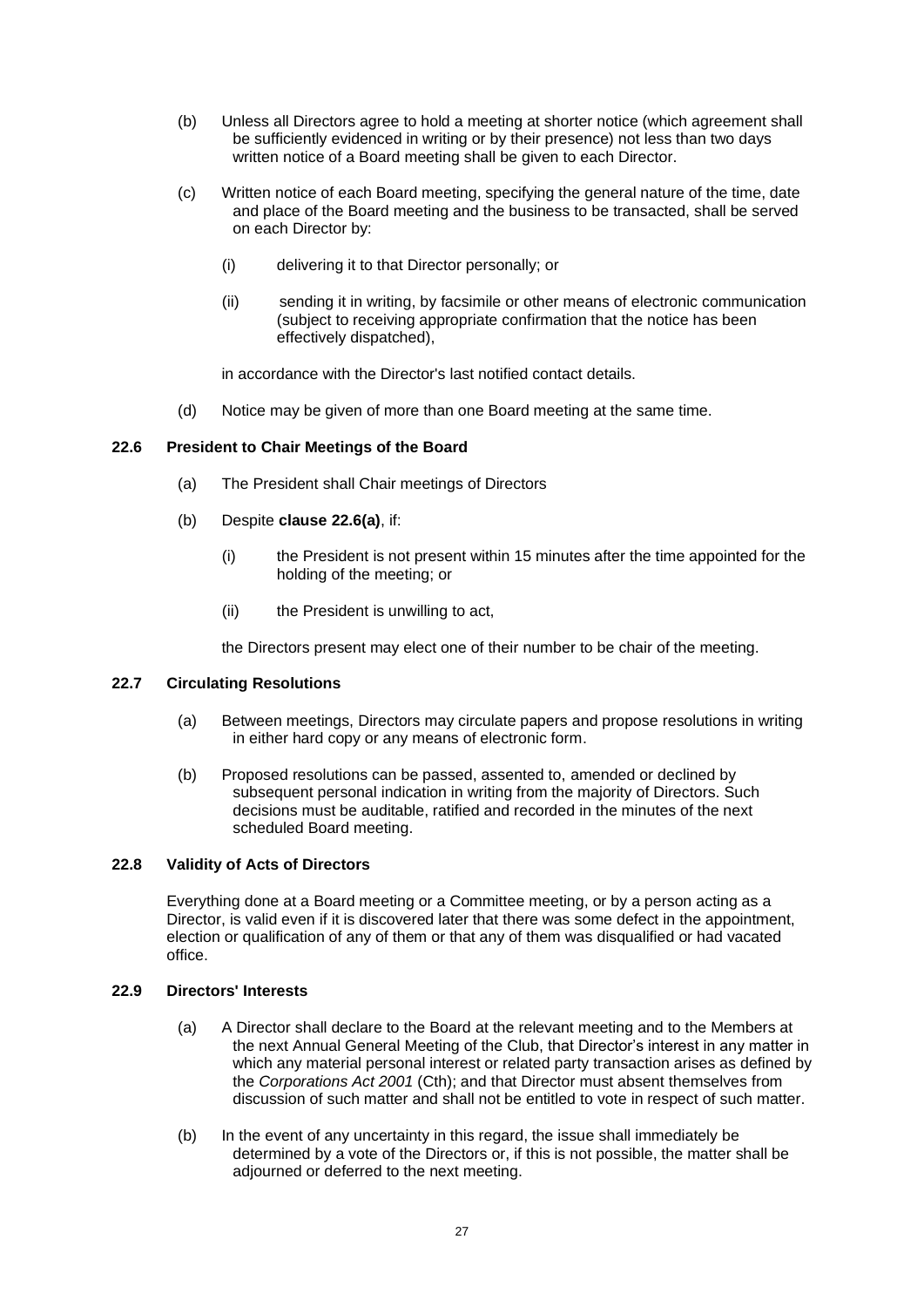(c) The Board shall maintain a register of declared interests.

## **22.10 Minutes**

- (a) The Board must cause minutes of meetings to be made and kept according to the Act and the *Corporations Act 2001* (Cth).
- (b) The minutes of Board meetings shall not normally be available for inspection or copying by the members. However, a Member may, on written request to the Board, stating the reason for access, be given approval to inspect the minutes, at the sole discretion of the Board. Regardless, a summary of decisions shall be made available for the information of members, within one month of the meeting at which the minutes are adopted by the Board.

## <span id="page-27-0"></span>**23. TELECOMMUNICATION MEETINGS OF THE CLUB**

#### **23.1 Telecommunication Meeting**

- (a) A General Meeting or a Board meeting may be held by means of a telecommunication meeting, provided that:
	- (i) the number of Members or Directors (as applicable) participating is not less than a quorum required for a General Meeting or Board meeting (as applicable); and
	- (ii) the meeting is convened and held in accordance with the Act and this Constitution.
- (b) All provisions of this Constitution relating to a meeting apply to a telecommunication meeting in so far as they are not inconsistent with the provisions of this **claus[e 23](#page-27-0)**.

#### **23.2 Conduct of Telecommunication Meeting**

The following provisions apply to a telecommunication meeting of the Club:

- (a) all persons participating in the meeting must be linked by telephone, audio-visual or other instantaneous means for the purpose of the meeting;
- (b) each of the persons taking part in the meeting must be able to hear and be heard by each of the other persons taking part at the commencement of the meeting and each person so taking part is deemed for the purposes of this Constitution to be present at the meeting;
- (c) at the commencement of the meeting each person must announce their presence to all other persons taking part in the meeting;
- (d) a person may not leave a telecommunication meeting by disconnecting their telephone, audio-visual or other communication equipment unless that person has previously notified the chair;
- (e) a person may conclusively be presumed to have been present and to have formed part of a quorum at all times during a telecommunication meeting unless that person has previously notified the chair of leaving the meeting; and
- (f) a minute of proceedings of a telecommunication meeting is sufficient evidence of the proceedings and of the observance of all necessary formalities if the minute is certified to be a correct minute by the chair.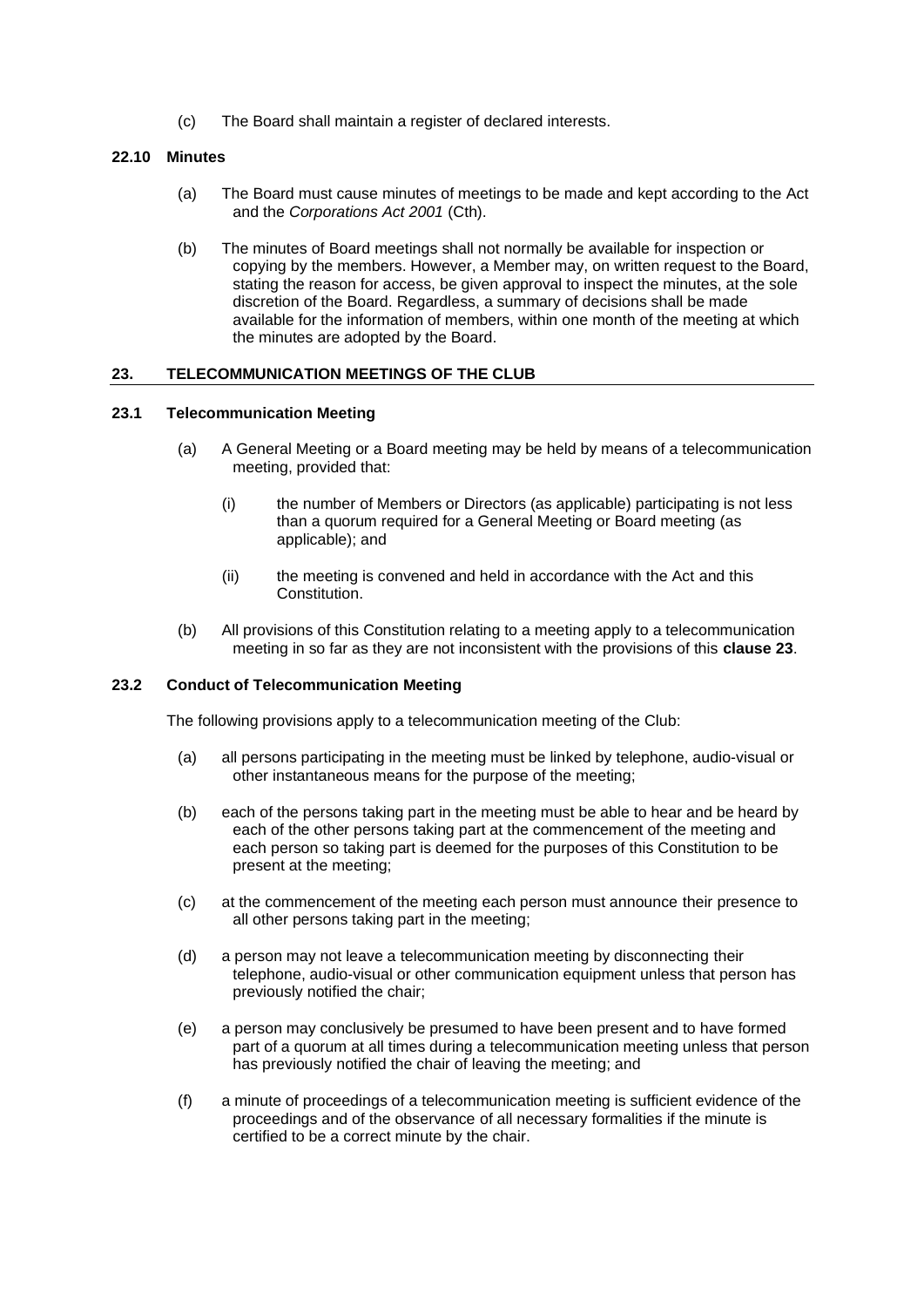# <span id="page-28-0"></span>**24. COMMITTEES AND OFFICERS**

#### **24.1 Honorary Officers**

- (a) the Honorary Officers of the Club shall be Patron, Vice Patrons, Solicitor/s, Medical Adviser/s;
- (b) nominations for Honorary Officers shall be solicited by the Board as it may determine and shall be put to the AGM for election in accordance with **clause 14.3(c)(iv)**.

#### **24.2 Appointed Officers**

- (a) Other Officers of the Club, as specified in the By-Laws, shall be appointed by the Board, nominations for which shall be sought as may be determined by the Board;
- (b) qualifications for appointment, duties and responsibilities of Appointed Officers shall be defined in the By-Laws.

## **24.3 Standing Committees**

- (a) Beach Operations Committee
	- (i) shall comprise those Officers as defined in the By-Laws and be appointed by the Board at its first meeting following the AGM.
	- (ii) the Committee shall operate in accordance with its charter as laid down in the By-Laws.
- (b) Surf Sports Committee
	- (i) shall comprise those Officers as defined in the By-Laws and be appointed by the Board at its first meeting following the AGM.
	- (ii) the Committee shall operate in accordance with its charter as laid down in the By-Laws.
- (c) Junior Activities Committee
	- (i) shall comprise those Officers as defined in the By-Laws and be appointed by the Board as soon as practical following the AGM, on a recommendation of the Surf Sports Committee.
	- (ii) the Committee shall operate in accordance with its charter as laid down in the By-Laws.
- (d) Life Membership and Honours Committee
	- (i) shall comprise seven (7) Life Members, three (3) of whom shall each have at least 25 years' service, elected annually at the AGM from nominations, signed by a nominator and seconder, both of whom shall be members with the right to vote, delivered to the Club not less than 21 days prior to the AGM; and two (2) Directors, appointed by the Board at its first meeting following the AGM. Five (5) members personally present shall form a quorum.
	- (ii) one of the two (2) appointed Directors shall, within one (1) month of their appointment to the Committee, convene a meeting of the Committee for the purpose of the election of a Chair and to determine the process for consideration of the business of the Committee.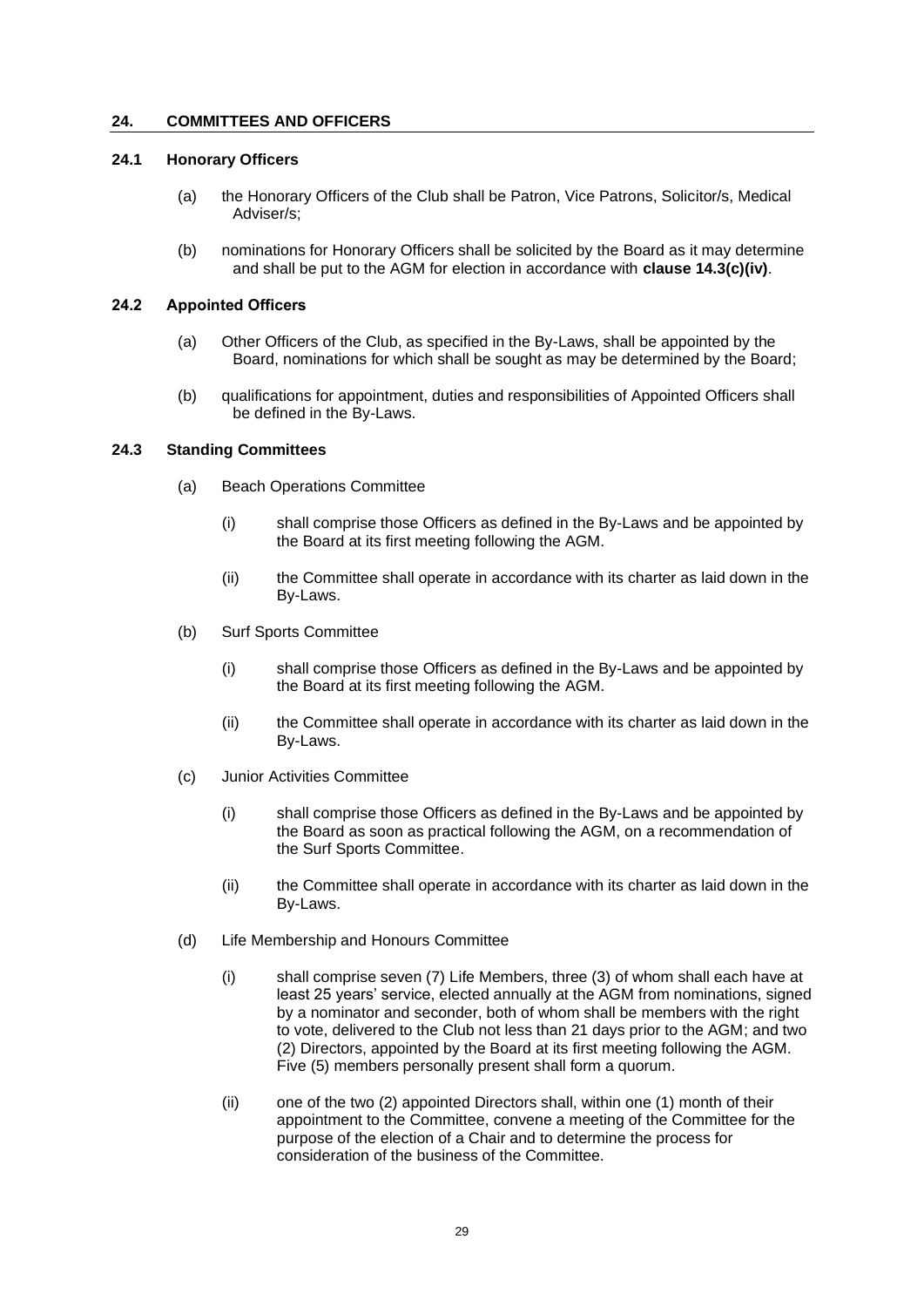- (e) Disciplinary Panel
	- (i) shall be constituted and operate in accordance with **clause 12**.
	- (ii) when acting to convene a Disciplinary Panel, the Board shall communicate to any three (3) members of the Disciplinary Committee to convene as the disciplinary panel, appointing one member as chairman, who will undertake to take charge of the proceedings of the matter before it.
- (f) Audit and Finance Committee
	- (i) shall comprise Director Finance, who shall Chair the Committee, and two (2) members, one (1) of whom shall be a Director, appointed by the Board at its first meeting following the AGM.
	- (ii) the Committee shall, within two (2) months of the AGM, determine the budget for the Club for the ensuing season, based on submissions sought from all the Club Committees and Officers, and the Director Finance shall present same to the Board for endorsement, or adjustment as the Board may determine.
- (g) Constitution and Policy Review Committee
	- (i) shall comprise three (3) members, members (one of whom shall be appointed as Chairman), appointed annually by the Board at its first meeting following the AGM.
	- (ii) the Committee shall meet at least twice annually to:
		- (A) review and make recommendations to the Board for an update of the Constitution and Policies;
		- (B) draft and recommend additional Policies where gaps may be identified;
		- (C) first receive any and all notices to amend the Constitution and/or Policies to ensure such notices are properly worded in accordance with the intent of the change/s to be made and submit a report to the Board; and
		- (D) consider and make recommendations on any matters of interpretation of the Constitution and/or Policies or any other matters referred to it by the Board.

# **24.4 Committees Generally**

The Board may by written instrument specify terms of reference and/or delegate any of its powers to a Committee/s consisting of such persons it thinks fit (including Directors, individuals and consultants), and may vary or revoke any delegation.

# **24.5 Powers delegated to Committees**

- (a) A Committee must exercise the powers delegated to it according to the terms of the delegation and any directions of the Board. A Committee is responsible to and reports to the Board.
- (b) Powers delegated to and exercised by a Committee are taken to have been exercised by the Board.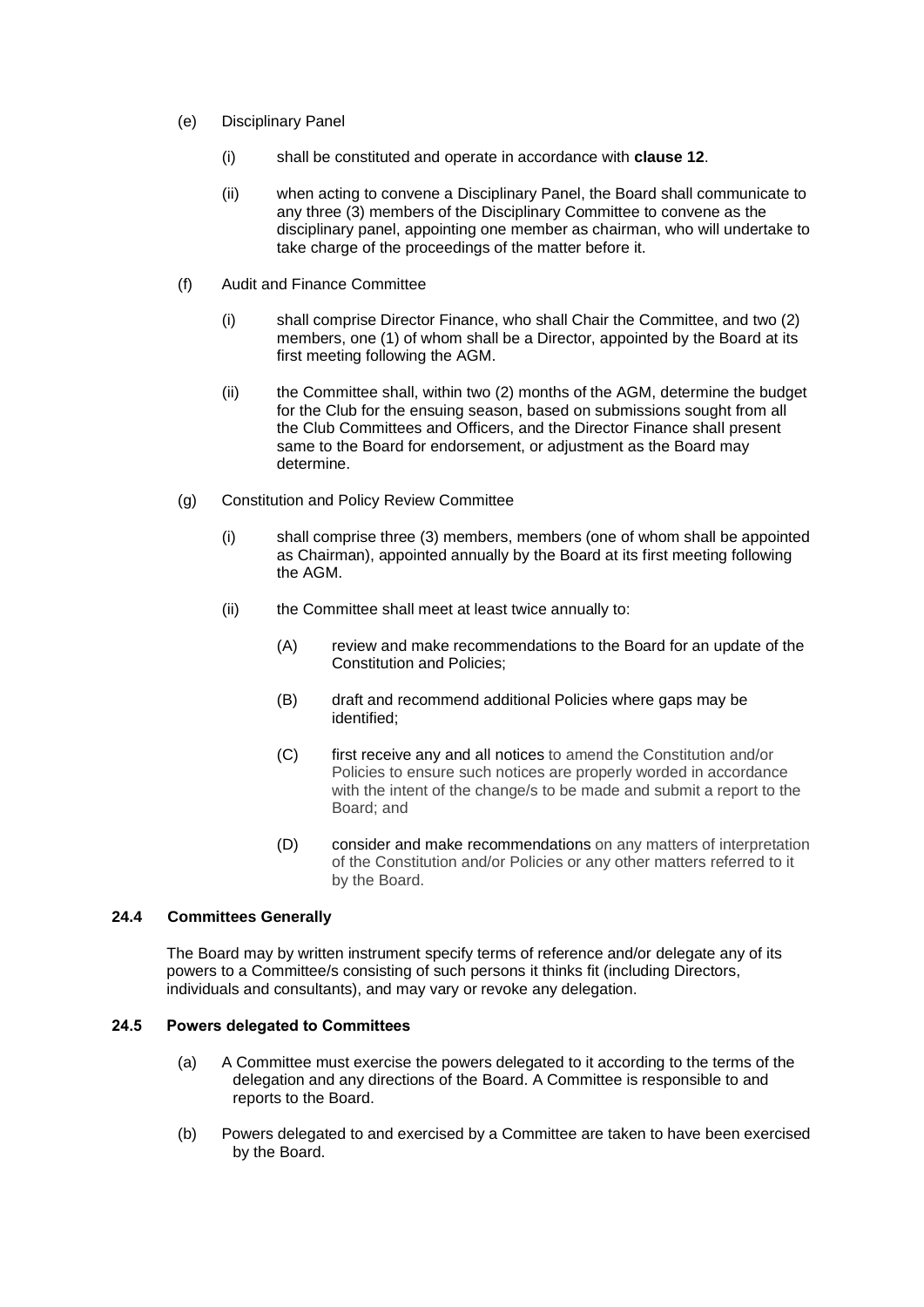#### **24.6 Committee Meetings**

- (a) Committee meetings are governed by the provisions of this Constitution dealing with Board meetings, as far as they are capable of application.
- (b) The Chair of each Committee shall cause to be taken minutes of the proceedings of the meeting, which shall be presented to the next meeting of the Board, unless otherwise directed.

## <span id="page-30-0"></span>**25. BY-LAWS & POLICIES**

# **25.1 Making and Amending By-Laws & Policies**

- (a) The Board may from time to time make, adopt, amend and/or interpret By-Laws and/or Policies which, in its opinion are necessary or desirable for the control, administration and management of the Club's affairs and surf lifesaving in the Local Area and may amend, repeal and replace those By-Laws or Policies.
- (b) Alteration of the Club By-Laws or Policies may be made at any Board meeting providing that notice of such change is advised to voting members by posting on the Club notice board or in the Club newsletter not less than twenty one (21) days prior to the meeting at which such alteration is to be considered.
- (c) Any amendment/s, deletion/s or new By-Law/s and/or Policies so made shall be communicated to the Members within thirty (30) days of the making of such amendment/s, deletion/s or addition/s.
- (d) Interpretation of the By-Laws & Policies is solely the responsibility of the Directors.

#### **25.2 Effect of By-Laws & Policies**

A By-Law and/or Policy:

- (a) is subject to this Constitution;
- (b) must be consistent with this Constitution; and
- (c) when in force, is binding on all Members and has the same effect as a provision in this Constitution.

## **26. KEEPING AND INSPECTION OF RECORDS**

## **26.1 Records**

- (a) The Board shall establish and maintain proper records and minutes concerning all transactions, business, meetings and dealings of the Club and the Board and shall produce these as appropriate at each Board meeting or General Meeting.
- (b) The Board shall cause the Club records to be kept for a period of 7 years from their creation.

#### **26.2 Inspection of Records**

- (a) Members may on request inspect free of charge:
	- (i) the minutes of general meetings; and
	- (ii) subject to **clause [26.2\(b\)](#page-31-0)**, the financial records, books, securities, this Constitution and any other relevant document of the Club.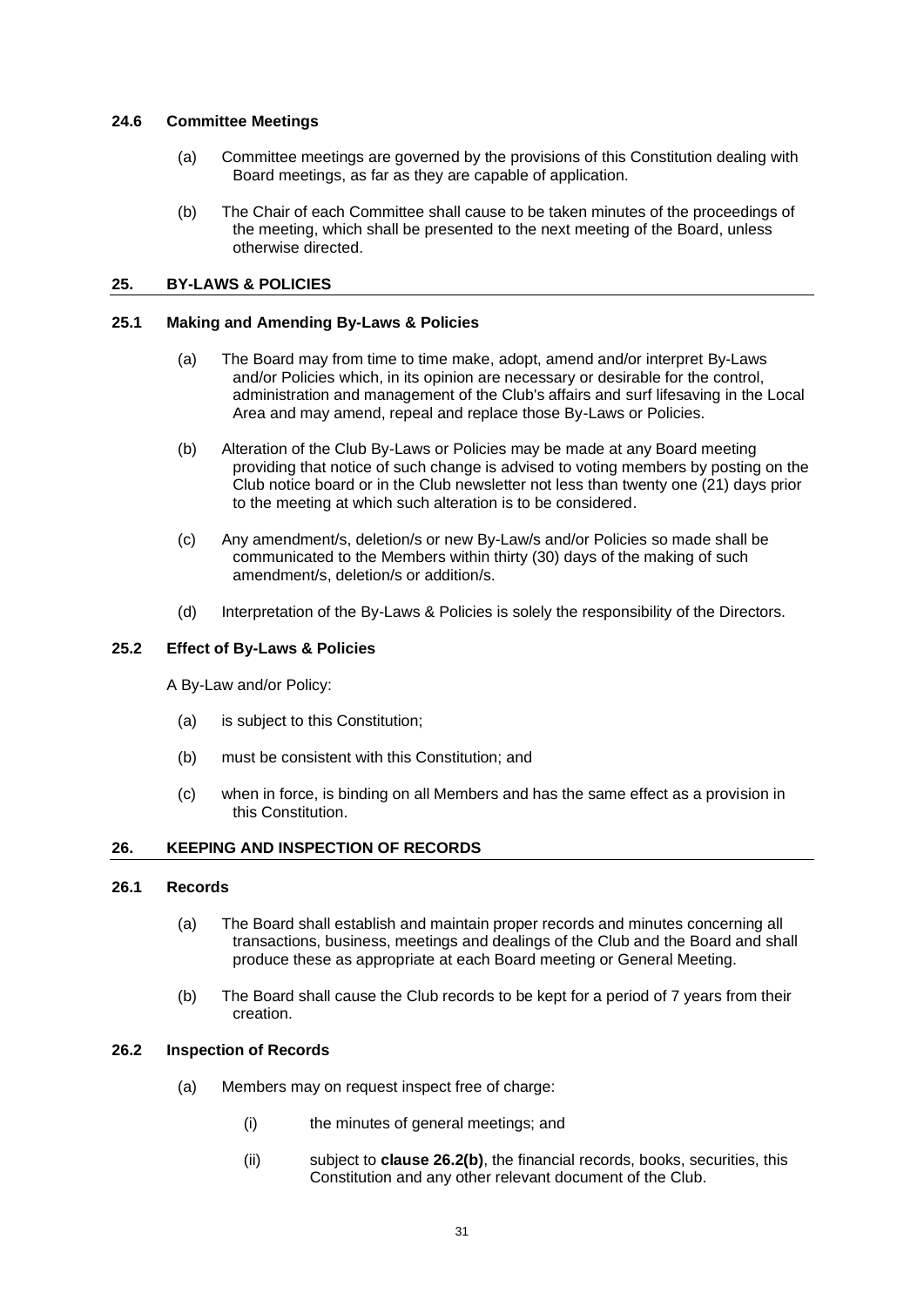- <span id="page-31-0"></span>(b) The Board may refuse to permit a member to inspect records of the Club that relate to confidential, personal, employment, commercial or legal matters or where to do so may be prejudicial to the interests of the Club or where the Board reasonably considers the member seeking to inspect the records is not doing so in good faith.
- (c) The Board must on request make copies of the Constitution and/or By-Laws available to Members and applicants for membership free of charge.
- (d) Subject to **clause [26.2\(b\)](#page-31-0)**, a Member may make a copy of any of the other records of the Club referred to in this clause and the Club may charge a reasonable fee for provision of a copy of such a record.
- (e) For the purposes of this clause **relevant documents** mean the records and other documents, however compiled, recorded or stored, that relate to the incorporation and management of the Club and includes the following:
	- (i) its financial statements;
	- (ii) its financial records;
	- (iii) this Constitution; and
	- (iv) records and documents relating to transactions, dealings, business or property of the Club.

# **27. ACCOUNTS**

#### **27.1 Records Kept in Accordance with the Act**

Books, documents, securities and proper accounting and other records shall be kept in accordance with the Act, generally accepted accounting principles and/or any applicable code of conduct. All such records and the books of account shall be kept in the care and control of the Board.

# **27.2 Board to Submit Accounts**

The Board is responsible for the management of the Club's funds and shall submit to the Annual General Meeting the accounts of the Club in accordance with the Act and will distribute copies of financial statements as required by the Act.

# **27.3 Transactions**

All cheques, promissory notes, bankers' drafts, bills of exchange, other negotiable instruments, electronic transactions, and all receipts for money paid to the Club, shall be signed, drawn, accepted, endorsed or otherwise executed, as the case may be, in such manner as the Board may determine from time to time.

## **27.4 Expenditure**

No Member shall have the authority to commit the Club to any expenditure unless on the official order form signed by a Director or as authorised by the Board.

# **27.5 Auditor**

(a) A properly qualified auditor or auditors shall be appointed by the Board and the remuneration of such auditor or auditors fixed and duties regulated in accordance with the *Corporations Act 2001* (Cth).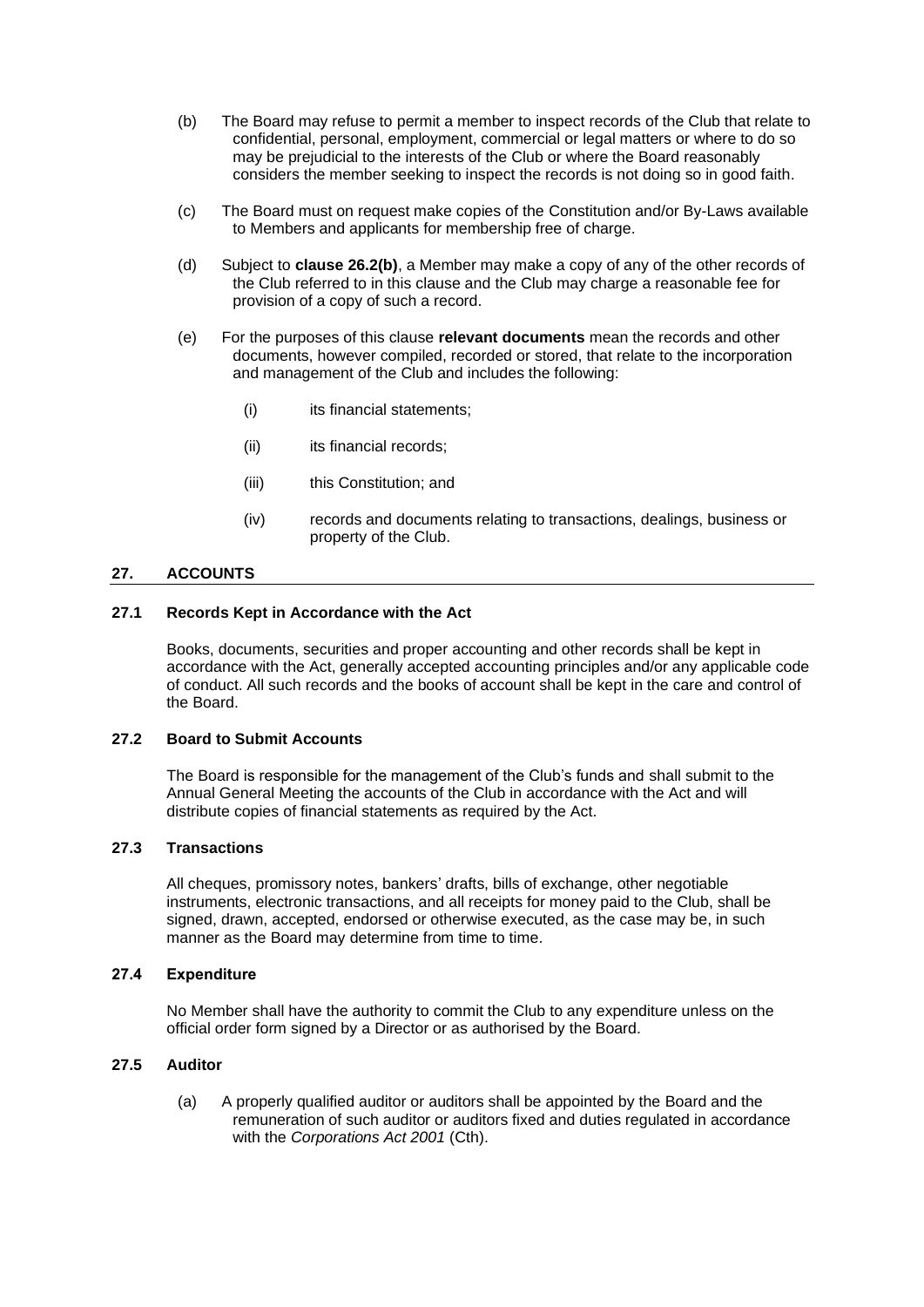(b) Members may remove an auditor from office by resolution made at a General Meeting in accordance with the Act.

#### <span id="page-32-0"></span>**28. SERVICE OF DOCUMENTS**

#### **28.1 Document includes notice**

In this **clause [28](#page-32-0)**, document includes a notice.

#### **28.2 Methods of Service on a Member**

The Club may give a document to a Member:

- (a) personally;
- (b) by sending it by post to the address for the Member in the Register or an alternative address nominated by the Member; or
- (c) by sending it to a fax number or electronic address nominated by the Member.

## **28.3 Methods of Service on the Club**

A Member may give a document to the Club:

- (a) by delivering it to the Club's registered office;
- (b) by sending it by post to the Club's registered office; or
- (c) by sending it to a fax number or electronic address nominated by the Club.

#### **28.4 Post**

A document sent by post:

- (a) if sent to an address in Australia, may be sent by ordinary post; and
- (b) if sent to an address outside Australia, or sent from an address outside Australia, must be sent by airmail,

and in either case is taken to have been received on the second business day after the date of its posting.

#### **28.5 Electronic Transmission**

If a document is sent by any form of electronic transmission, delivery of the document is taken to:

- (a) be effected by properly addressing and transmitting the electronic transmission; and
- (b) have been delivered on the business day following its transmission.

# **29. INDEMNITY**

(a) Every Director, Officer, auditor and employee of the Club shall be indemnified out of the property or assets of the Club against any liability incurred by them in their capacity as Director, Officer, auditor or employee in defending any proceedings, whether civil or criminal, in which judgment is given in their favour or in which they are acquitted or in connection with any application in relation to any such proceedings in which relief is, under the Act, granted to them by the Court.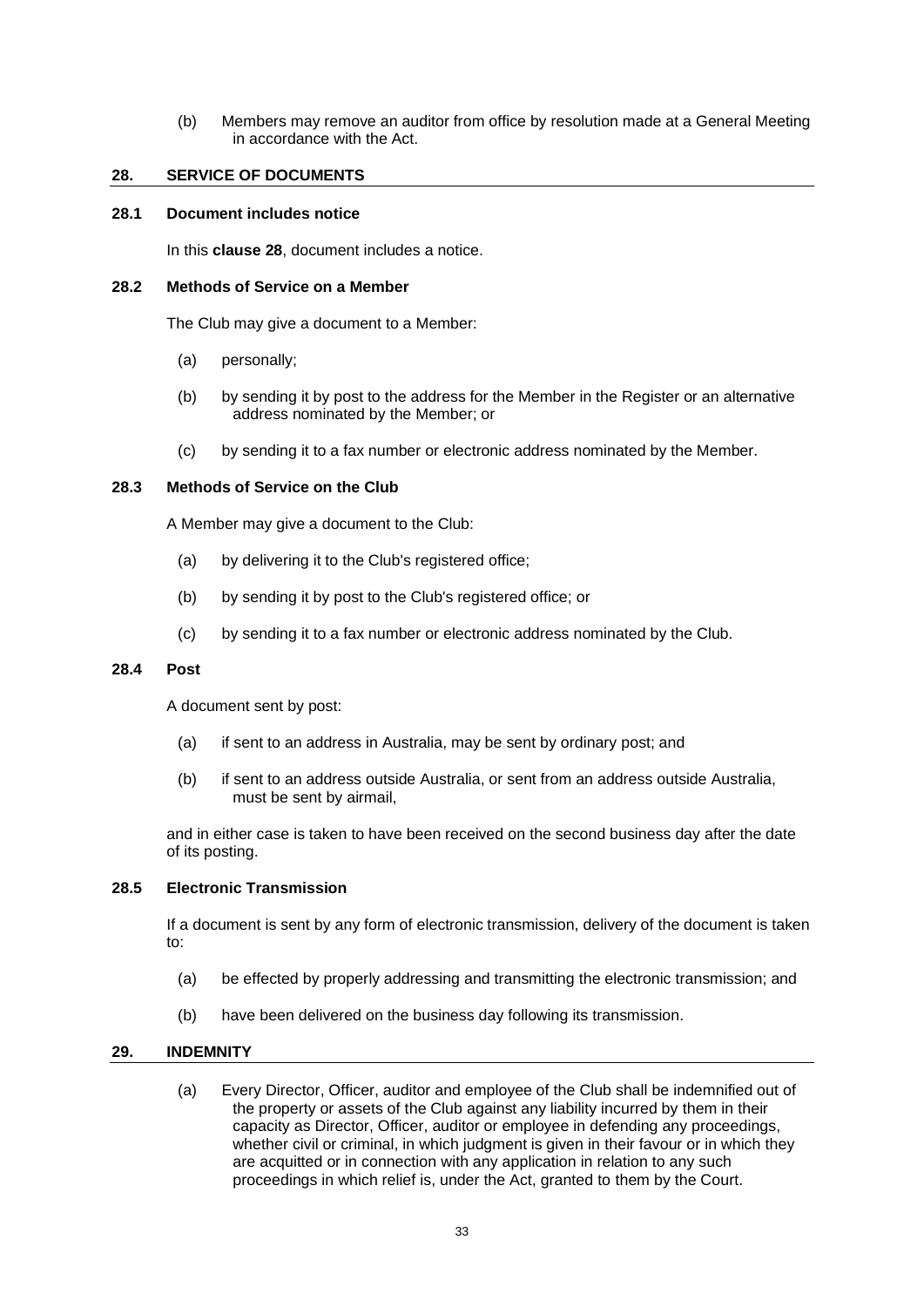- (b) The Club shall indemnify its Directors, Officers, auditors and employees against all damages and costs (including legal costs) for which any such Director, Officer, auditor or employee may be or become liable to any third party in consequence of any act or omission except wilful misconduct:
	- (i) in the case of a Director or Officer, performed or made whilst acting on behalf of and with the authority, express or implied of the Club; and
	- (ii) in the case of an employee, performed or made in the course of, and within the scope of their employment by the Club.

#### **30. DISSOLUTION**

#### **30.1 Contributions of Members and Excess Property on Dissolution**

- (a) The Club may be wound up voluntarily by Special Resolution.
- (b) If the Club is wound up, the liability of the Members shall be limited to any outstanding monies due and payable to the Association, including the amount of the Annual Subscription payable in respect of the current Financial Year. No other amount shall be payable by the Members.
- (c) If upon winding up or dissolution of the Club or upon revocation of its endorsement as a deductible gift recipient (whichever occurs first), there remains after satisfaction of all its debts and liabilities any surplus assets or property as follows:
	- (i) gifts of money or property for the Objects of the Club;
	- (ii) contributions made in relation to an eligible fundraising event held for the Objects of the Club; or
	- (iii) money received by the Club because of such gifts and contributions; then

such surplus assets or property shall not be paid to or distributed amongst the Members but shall be given or transferred to some organisation(s):

- (iv) having objects similar to the Objects; and
- (v) which prohibits the distribution of its or their income and property among its or their Members to an extent at least as great as is imposed on the organisation by this Constitution; and
- (vi) which is charitable at law and to which income tax deductible gifts can be made.

Such organisations(s) will be determined by the Members at or before the time of dissolution, and in default thereof by such judge of the Supreme Court of Western Australia or other Court as may have or acquire jurisdiction in the matter.

#### **31. COMMON SEAL**

- (a) If the Club has a common seal it shall:
	- (i) be kept in the custody of the Board; and
	- (ii) not be affixed to any instrument except by the authority of the Board and the affixing of the common seal shall be attested by the signatures of two (2) Directors.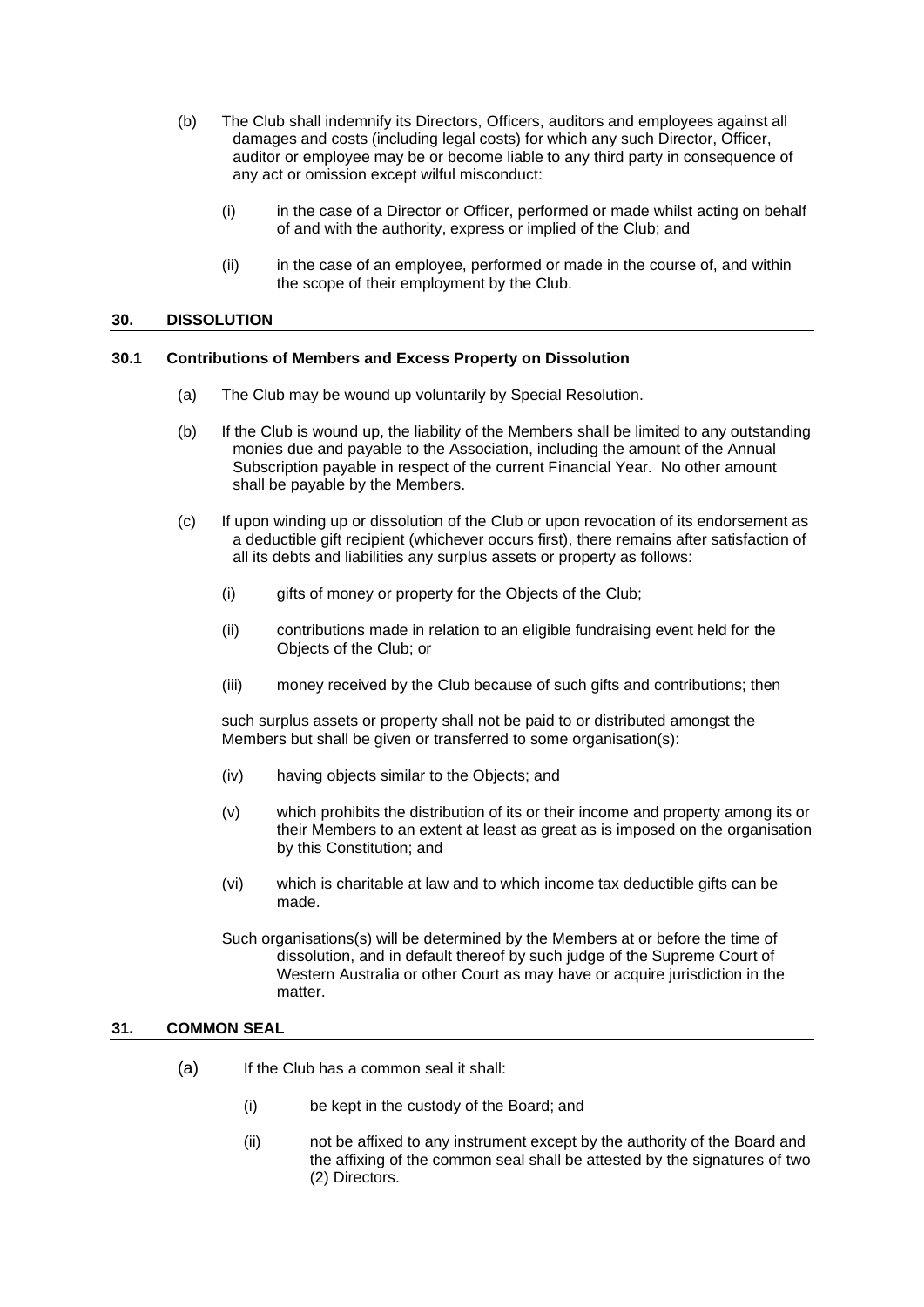(b) A Director may not sign a document to which the seal of the Club is fixed where the Director is interested in the contract or arrangement to which the document relates.

# **32. SOURCE OF FUNDS**

The funds of the Club may be derived from annual membership subscriptions, fees and levies payable by Members, donations, grants, sponsorships and such other sources as the Board may determine. Such funds will be managed by the Board in the best interests of the Club and the Members subject always to the Act and this Constitution.

#### **33. REGISTERED ADDRESS**

The registered address of the Club is:

- (a) the address determined from time to time by resolution of the Board; or
- (b) if the Board has not determined an address to be the registered address, the postal address of the Director Administration.

## <span id="page-34-1"></span>**34. TRANSITIONAL ARRANGEMENTS**

- (a) Notwithstanding any other clause of this Constitution, the transitional arrangements set out in this **claus[e 34](#page-34-1)** shall apply from the date of adoption of this Constitution.
- <span id="page-34-0"></span>(b) The Directors in place immediately prior to approval of this Constitution under the Act shall continue in those positions until the next Annual General Meeting following such approval, at which time all existing Directors will resign and six (6) Elected Directors will be elected. Thereafter, the positions of the Directors shall be filled, vacated and otherwise dealt with in accordance with **clause [18.5](#page-22-4)** of this Constitution.
- (c) Any consecutive years served by each Director immediately prior to approval of this Constitution under the Act do not count towards the three (3) consecutive terms totalling six (6) years under **claus[e 18.5\(c\)](#page-22-3)** after the adoption of this Constitution.
- (d) All Policies, By-Laws, Regulations, Codes of Conduct and Resolutions of the Club in force at the date of the approval of this Constitution insofar as such Policies, By-Laws, Regulations, Codes of Conduct and Resolutions are not inconsistent with, or have been replaced by this Constitution, shall be deemed to be current and enforceable under this **claus[e 34,](#page-34-1)** until such time as they are updated or replaced in accordance with the provisions of the Constitution.
- (e) All individuals who are, prior to the approval of this Constitution, Members of the Club shall be deemed Members of the Club from the time of approval of this Constitution under the Act. All such Members shall provide the Club with such details as may be required by the Club under this Constitution within one (1) month of the approval of this Constitution under the Act.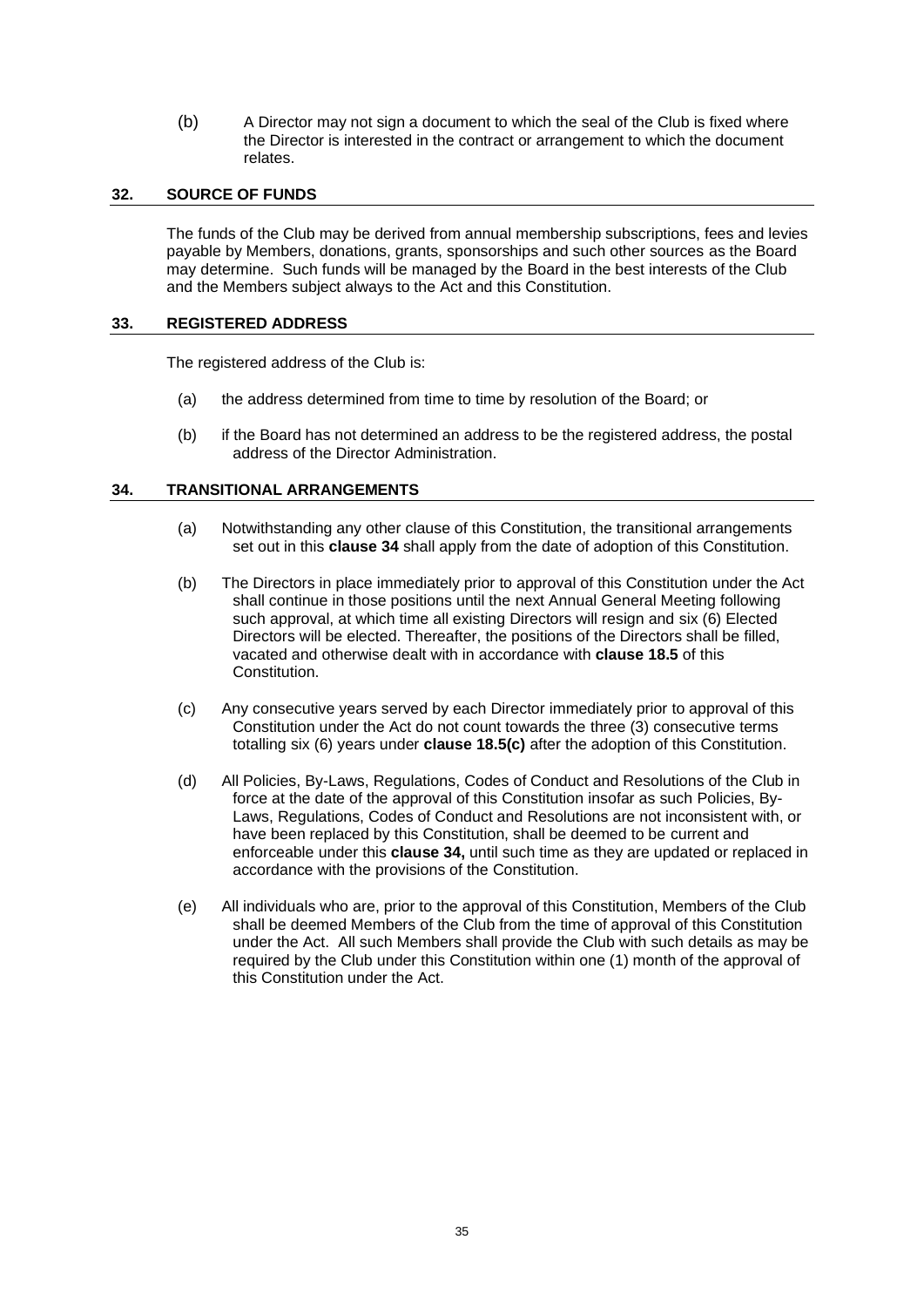# **AMENDMENTS TO THE CONSTITUTION**

## **AMENDMENTS ADOPTED AT AGM 5/7/2019**

## **Clause 7.5 Discretion to Accept or Reject Application**

Deleted clause 7.5 (b) and re-numbered subsequent sub-clauses (c) becomes (b), (d) becomes (c) and (e) becomes (d)

## **Clause 7.8 Limited Liability**

Deleted in the body of clause 7.8 the reference to "clause 29(a)" and replaced with "clause 30.1(b)"

## **Clause 10. Registers**

Amended clause 10.1 to read "Register of Members"

Amended clause 10.2 to read *"*Inspection of Register of Members"

Amended clause 10.3 to read "Use of Register of Members"

Added new clause "10.4 Register of Working with Children Card Holders"

Added new clause "10.5 Other Registers"

## **Clause 12.2 Matters referred to the Disciplinary Committee**

Amended the para following sub-clause (c) by adding after the words "the Club or Surf Lifesaving into disrepute" the words "and that the alleged misconduct is not covered under the By-Laws to be dealt with by the Beach Operations Committee,"

# **Clause 12.5 Determination of Disciplinary Committee**

Amended sub-clause (c) (iii) by deleting the words "fine a member" and replaced with the words "impose a financial penalty"

# **Clause 14. Notice of General Meeting**

Deleted current clause 14.3 (b) and replaced with new clause 14.3 (b)

Deleted current clause 14.3 (c) and replaced with new clause 14.3 (c)

#### **Clause 18. Elected Directors**

Amended clause 18.2 by adding after the word "Nominations" the words "of Members" and replaced "45 days" with "thirty five (35) days".

Amended clause 18.3 (d) by replacing "28 days" with "twenty one (21) days".

#### **Clause 22.10 Minutes**

Deleted current sub-clause (b) and replaced with new sub-clause (b)

# **Clause 24.3 Standing Committees**

Added new sub-clause (g) "Constitution and Policy Review Committee"

#### **Clause 25.1 Making and Amending By-Laws & Policies**